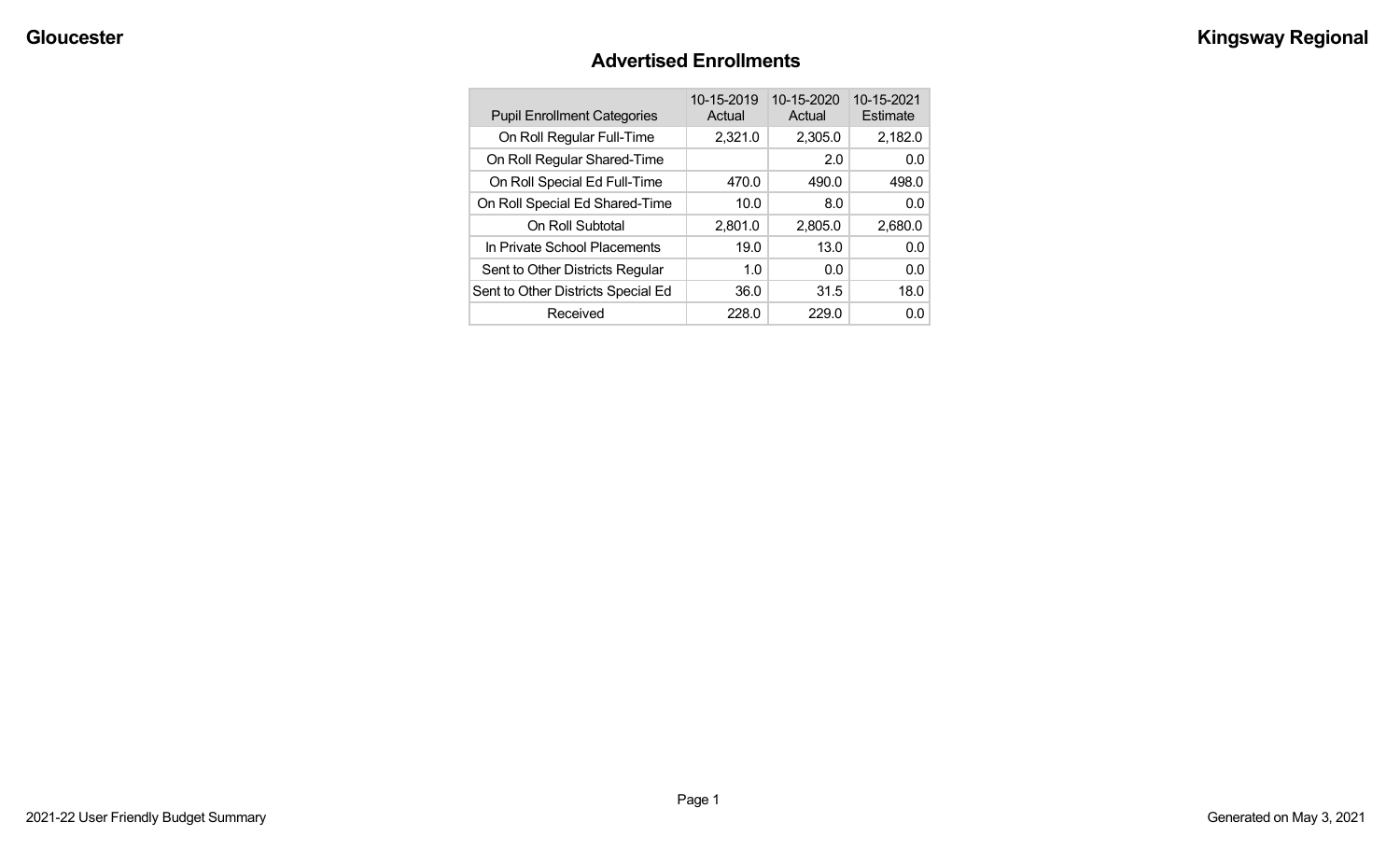#### **Advertised Revenues**

| <b>Budget Category</b>                             | Description                                                                | Account      | 2019-20<br>Actual | 2020-21<br><b>Revised</b> | 2021-22<br>Proposed |
|----------------------------------------------------|----------------------------------------------------------------------------|--------------|-------------------|---------------------------|---------------------|
|                                                    | Local Tax Levy                                                             | 10-1210      | 22,263,737        | 23,030,608                | 23,491,220          |
|                                                    | <b>Total Tuition</b>                                                       | 10-1300      | 2,591,361         | 3,104,479                 | 2,911,432           |
|                                                    | Transportation Fees from Other Local Education Authorities                 | 10-1420-1440 | 579               | $\mathbf 0$               | 0                   |
| <b>General Fund Revenues from Local Sources</b>    | <b>Rents and Royalties</b>                                                 | 10-1910      | 39,846            | 50,000                    | 10,000              |
|                                                    | <b>Unrestricted Miscellaneous Revenues</b>                                 | 10-1XXX      | 263,020           | 209,500                   | 185,463             |
|                                                    | Interest Earned on Capital Reserve Funds                                   | 10-1XXX      | $\Omega$          | 500                       | 500                 |
|                                                    | <b>Total Revenues from Local Sources</b>                                   |              | 25,158,543        | 26,395,087                | 26,598,615          |
|                                                    | <b>Categorical Transportation Aid</b>                                      | 10-3121      | 1,518,262         | 1,518,262                 | 1,518,262           |
|                                                    | <b>Extraordinary Aid</b>                                                   | 10-3131      | 250,253           | 150,000                   | 150,000             |
|                                                    | <b>Categorical Special Education Aid</b>                                   | 10-3132      | 2,148,364         | 2,148,364                 | 2,148,364           |
| <b>General Fund Revenues from State Sources</b>    | <b>Equalization Aid</b>                                                    | 10-3176      | 8,981,736         | 9,664,908                 | 13,051,854          |
|                                                    | <b>Categorical Security Aid</b>                                            | 10-3177      | 232,812           | 232,812                   | 232,812             |
|                                                    | <b>Other State Aids</b>                                                    | 10-3XXX      | $\Omega$          | 35,000                    | $\mathbf{0}$        |
|                                                    | <b>Total Revenues from State Sources</b>                                   |              | 13,131,427        | 13,749,346                | 17,101,292          |
| <b>General Fund Revenues from Federal Sources</b>  | <b>Medicaid Reimbursement</b>                                              | 10-4200      | 7,060             | 26,832                    | 29,855              |
|                                                    | <b>Total Revenues from Federal Sources</b>                                 |              | 7,060             | 26,832                    | 29,855              |
|                                                    | <b>Budgeted Fund Balance-Operating Budget</b>                              | 10-303       | $\Omega$          | 802,058                   | 1,132,281           |
|                                                    | Withdrawal from Capital Reserve for Excess Cost and Other Capital Projects | 10-309       | $\Omega$          | 458,674                   | $\Omega$            |
| <b>General Fund Revenues from Other Sources</b>    | <b>Transfers from Other Funds</b>                                          | 10-5200      | 322,020           | 0                         | $\Omega$            |
|                                                    | Adjustment for Prior Year Encumbrances                                     |              | $\Omega$          | 164,676                   | $\mathbf 0$         |
|                                                    | Actual Revenues (Over)/Under Expenditures                                  |              | 1,002,127         | $\mathbf 0$               | $\Omega$            |
| <b>General Fund Revenues</b>                       | <b>Total Operating Budget</b>                                              |              | 39,621,177        | 41,596,673                | 44,862,043          |
| Special Revenue Fund Revenues from Local Sources   | <b>Other Revenue from Local Sources</b>                                    | 20-1XXX      | 17,110            | 20,200                    |                     |
|                                                    | <b>Total Revenues from Local Sources</b>                                   | 20-1XXX      | 17,110            | 20,200                    | $\Omega$            |
|                                                    | Title I                                                                    | 20-4411-4416 | 141,412           | 148,720                   | 118,030             |
|                                                    | Title II                                                                   | 20-4451-4455 | 31,445            | 48,416                    | 21,820              |
| Special Revenue Fund Revenues from Federal Sources | Title III                                                                  | 20-4491-4494 | 2,690             | 2,985                     | $\Omega$            |
|                                                    | <b>Title IV</b>                                                            | 20-4471-4474 | 3,250             | 17,511                    | 8,607               |
|                                                    | I.D.E.A. Part B (Handicapped)                                              | 20-4420-4429 | 460,414           | 505,041                   | 429,285             |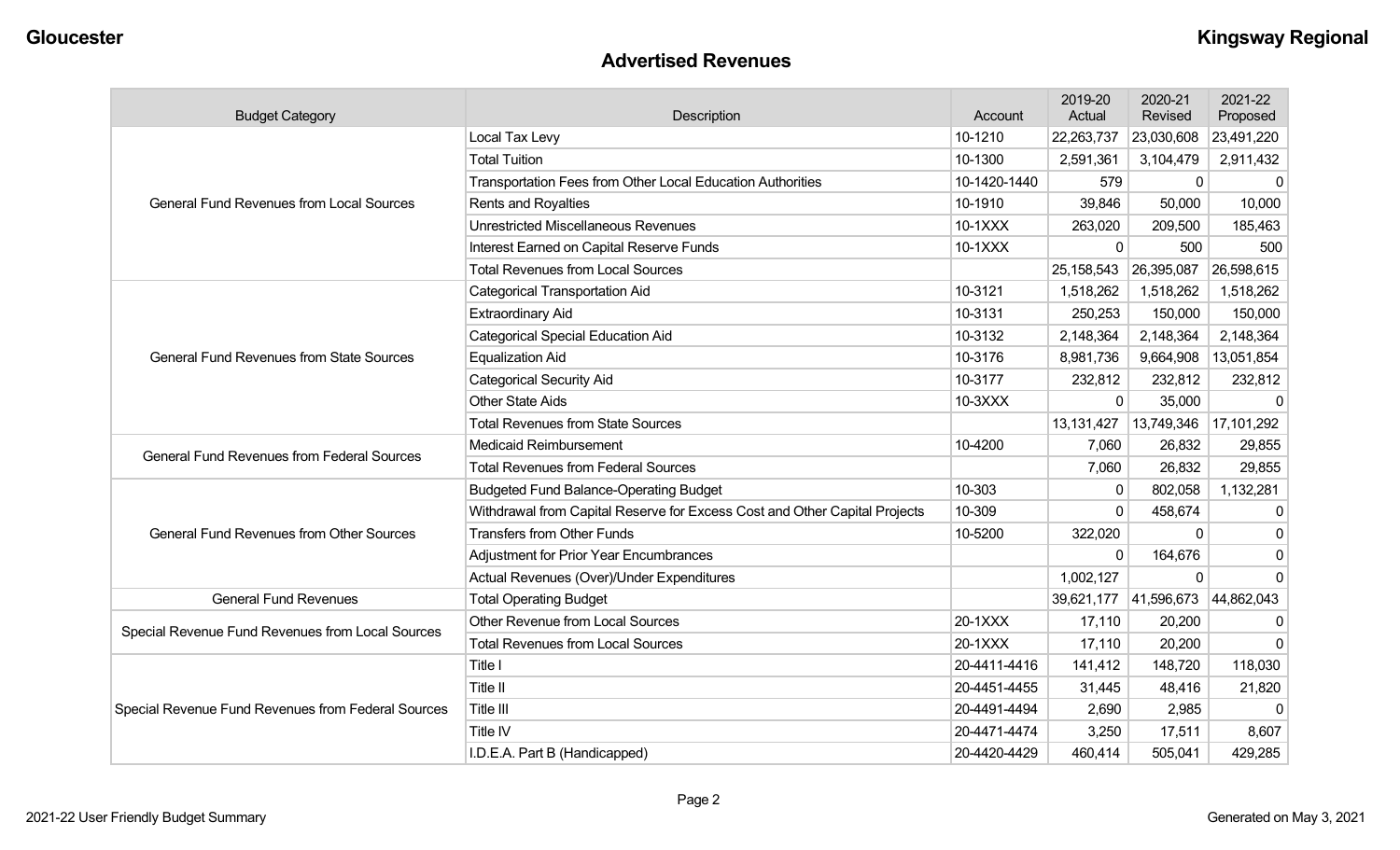#### **Advertised Revenues**

| <b>Budget Category</b>                             | Description                                    | Account | 2019-20<br>Actual | 2020-21<br>Revised | 2021-22<br>Proposed |
|----------------------------------------------------|------------------------------------------------|---------|-------------------|--------------------|---------------------|
|                                                    | <b>CARES Act Education Stabilization Fund</b>  | 20-4530 | $\overline{0}$    | 115,091            |                     |
|                                                    | <b>CARES-Digital Divide Grant</b>              | 20-4531 | 0                 | 134,507            |                     |
|                                                    | Coronavirus Relief Fund (CRF)                  | 20-4532 | 0                 | 107,512            | 0                   |
| Special Revenue Fund Revenues from Federal Sources | Crrsa Act-Esser II                             | 20-4534 |                   | 0                  | 452,305             |
|                                                    | Crrsa Act-Learning Acceleration Grant          | 20-4535 |                   | 0                  | 29,026              |
|                                                    | Crrsa Act-Mental Health Grant                  | 20-4536 |                   | 0                  | 45,000              |
|                                                    | Total Revenues from Federal Sources            |         | 639,211           | 1,079,783          | 1,104,073           |
| Special Revenue Fund Revenues                      | <b>Total Grants and Entitlements</b>           |         | 656,321           | 1,099,983          | 1,104,073           |
|                                                    | Local Tax Levy                                 | 40-1210 | 2,151,832         | 2,171,632          | 2,304,529           |
| Debt Service Fund Revenues from Local Sources      | <b>Other Miscellaneous</b>                     | 40-1XXX | 725,000           | 749,606            | 558,011             |
|                                                    | Miscellaneous                                  | 40-1XXX | 725,000           | 749,606            | 558,011             |
|                                                    | <b>Total Revenues from Local Sources</b>       |         | 2,876,832         | 2,921,238          | 2,862,540           |
| Debt Service Fund Revenues from State Sources      | Debt Service Aid Type II                       | 40-3160 | 481,081           | 526,965            | 546,376             |
|                                                    | <b>Budgeted Fund Balance</b>                   | 40-303  |                   | 394                |                     |
| Debt Service Fund Revenues from Other Sources      | <b>Total Local Repayment of Debt</b>           |         | 3,357,913         | 3,448,597          | 3,408,917           |
|                                                    | Actual Revenues (Over)/Under Expenditures      |         | 3,808             | 0                  | 0                   |
| Debt Service Fund Revenues                         | <b>Total Repayment of Debt</b>                 |         | 3,361,721         | 3,448,597          | 3,408,917           |
| All Fund Revenues                                  | <b>Total Revenues/Sources</b>                  |         | 43,639,219        | 46, 145, 253       | 49,375,033          |
| Revenues Net of Transfers                          | <b>Total Revenues/Sources Net of Transfers</b> |         | 43,639,219        | 46,145,253         | 49,375,033          |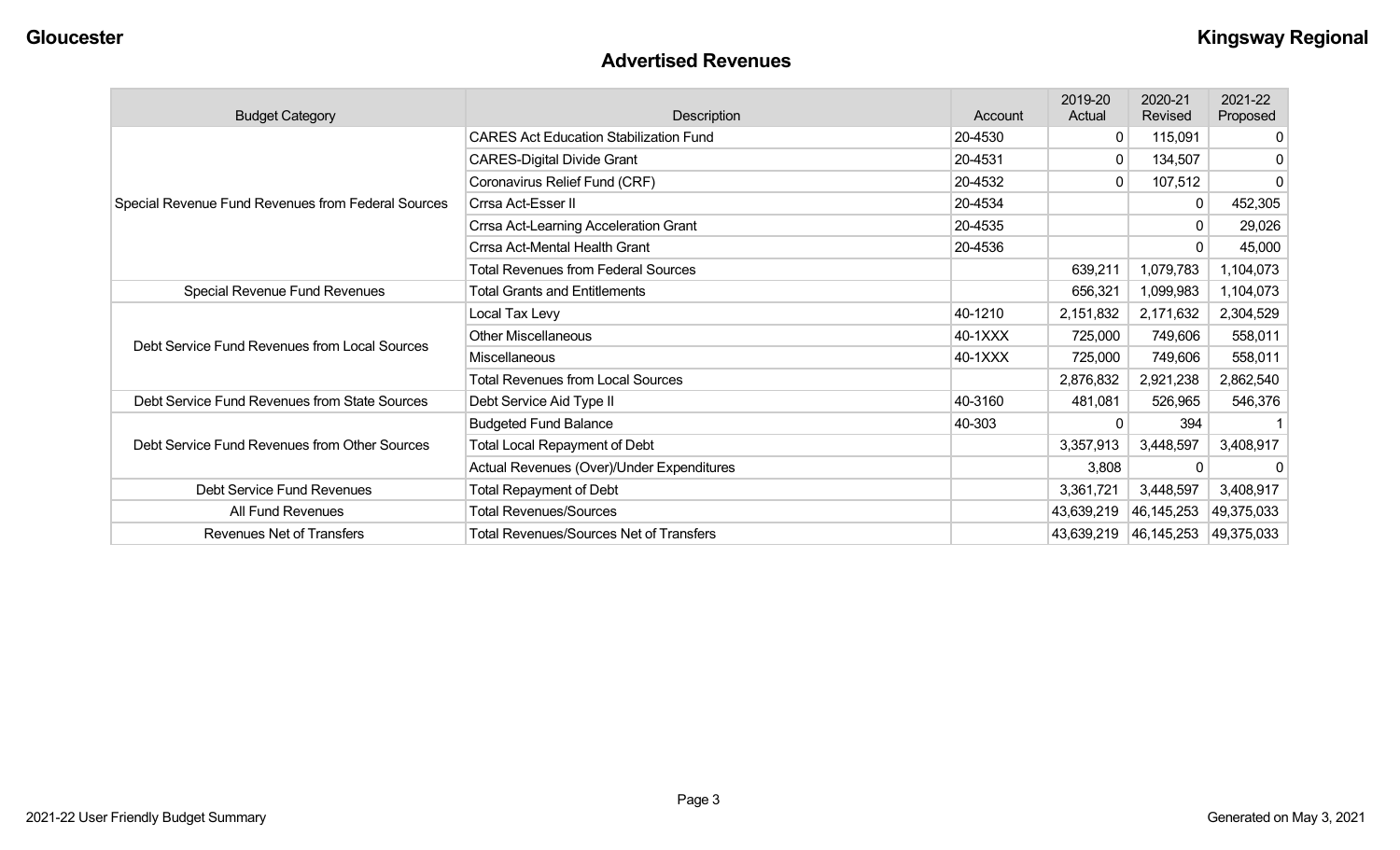## **Advertised Appropriations**

| <b>Budget Category</b>                             | Description                                                                        | Account        | 2019-20<br>Actual | 2020-21<br>Revised | 2021-22<br>Proposed |
|----------------------------------------------------|------------------------------------------------------------------------------------|----------------|-------------------|--------------------|---------------------|
|                                                    | <b>Regular Programs-Instruction</b>                                                | 11-1XX-100-XXX | 11,487,722        | 12,470,211         | 13,876,907          |
|                                                    | <b>Special Education-Instruction</b>                                               | 11-2XX-100-XXX | 2,917,445         | 3,142,312          | 3,495,026           |
| General Fund Current Expenses for Instruction      | <b>Basic Skills/Remedial-Instruction</b>                                           | 11-230-100-XXX | 9,191             | 9,384              | 3,437               |
|                                                    | School-Sponsored Cocurricular or Extracurricular Activities-Instruction            | 11-401-100-XXX | 224,067           | 187,069            | 292,315             |
|                                                    | School-Sponsored Athletics-Instruction                                             | 11-402-100-XXX | 886,479           | 1,032,490          | 1,111,762           |
|                                                    | Before/After School Programs                                                       | 11-421-XXX-XXX | 7,302             | 1,480              | 0                   |
|                                                    | Undistributed Expenditures-Instruction (Tuition)                                   | 11-000-100-XXX | 2,875,656         | 2,860,328          | 2,938,873           |
|                                                    | Undistributed Expenditures-Attendance and Social Work                              | 11-000-211-XXX | 132,477           | 130,354            | 134,460             |
|                                                    | Undistributed Expenditures-Health Services                                         | 11-000-213-XXX | 286,329           | 355,578            | 459,597             |
|                                                    | Undistributed Expenditures-Speech, OT, PT and Related Services                     | 11-000-216-XXX | 130,894           | 164,246            | 174,750             |
|                                                    | Undistributed Expenditures-Other Support Services, Students-Extraordinary Services | 11-000-217-XXX | 586,645           | 639,327            | 682,478             |
|                                                    | Undistributed Expenditures-Guidance                                                | 11-000-218-XXX | 888,728           | 993,690            | 1,059,243           |
|                                                    | Undistributed Expenditures-Child Study Teams                                       | 11-000-219-XXX | 646,165           | 715,014            | 757,410             |
|                                                    | Undistributed Expenditures-Improvement of Instruction Services                     | 11-000-221-XXX | 405,674           | 625,861            | 801,791             |
| General Fund Current Expenses for Support Services | Undistributed Expenditures-Education Media Services/Library                        | 11-000-222-XXX | 241,846           | 264,305            | 276,235             |
|                                                    | Undistributed Expenditures-Instructional Staff Training Services                   | 11-000-223-XXX | 114,058           | 131,676            | 154,459             |
|                                                    | Undistributed Expenditures-Support Services-General Administration                 | 11-000-230-XXX | 446,522           | 574,753            | 611,900             |
|                                                    | Undistributed Expenditures-Support Services-School Administration                  | 11-000-240-XXX | 1,552,218         | ,829,881           | 1,642,442           |
|                                                    | <b>Undistributed Expenditures-Central Services</b>                                 | 11-000-251-XXX | 517,696           | 639,400            | 652,434             |
|                                                    | Undistributed Expenditures-Administrative InformationTechnology                    | 11-000-252-XXX | 464,689           | 433,352            | 419,520             |
|                                                    | Undistributed Expenditures-Operation and Maintenance of Plant Services             | 11-000-26X-XXX | 3,180,263         | 3,378,992          | 3,627,824           |
|                                                    | Undistributed Expenditures-Student Transportation Services                         | 11-000-270-XXX | 3,164,983         | 3,507,791          | 3,925,101           |
|                                                    | Personal Services-Employee Benefits                                                | 11-XXX-XXX-2XX | 6,277,460         | 6,677,493          | 7,198,126           |
|                                                    | <b>Total Undistributed Expenditures</b>                                            |                | 21,912,303        | 23,922,041         | 25,516,643          |
| <b>General Fund Current Expenses</b>               | <b>Total General Current Expense</b>                                               |                | 37,444,509        | 40,764,987         | 44,296,090          |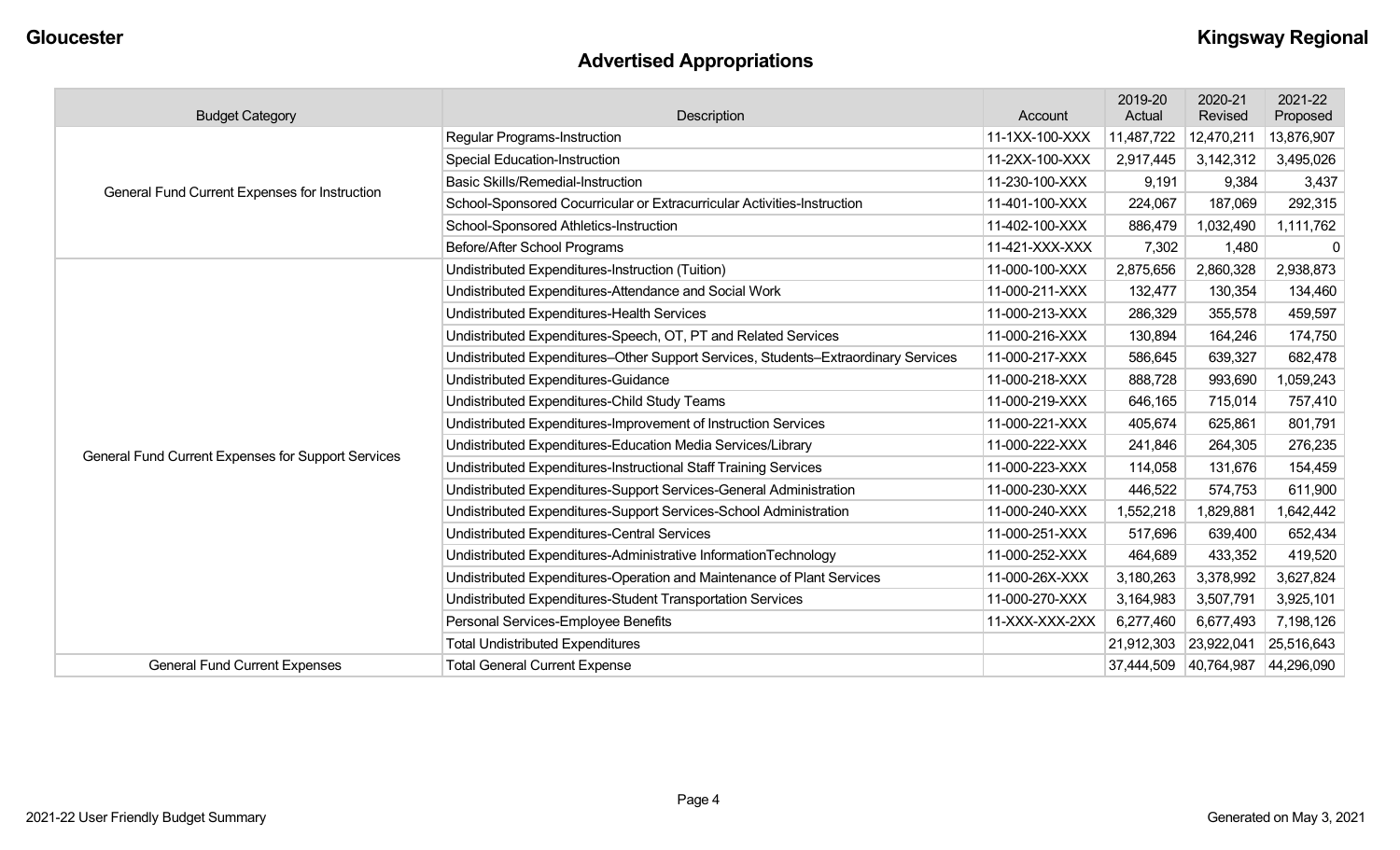## **Advertised Appropriations**

| <b>Budget Category</b>                                    | Description                                             | Account        | 2019-20<br>Actual | 2020-21<br>Revised    | 2021-22<br>Proposed |
|-----------------------------------------------------------|---------------------------------------------------------|----------------|-------------------|-----------------------|---------------------|
|                                                           | Equipment                                               | 12-XXX-XXX-730 | 36,756            | 153,250               | 263,555             |
|                                                           | <b>Facilities Acquisition and Construction Services</b> | 12-000-400-XXX | 116,737           | 612,737               | 253,828             |
| <b>Capital Outlay</b>                                     | Capital Reserve-Transfer to Capital Projects            | 12-000-400-931 | 1,939,960         | $\Omega$              | $\mathbf 0$         |
|                                                           | Interest Deposit to Capital Reserve                     | 10-604         | $\Omega$          | 500                   | 500                 |
|                                                           | <b>Total Capital Outlay</b>                             |                | 2,093,453         | 766,487               | 517,883             |
| <b>General Fund Expenses and Transfers</b>                | <b>Transfer of Funds to Charter Schools</b>             | 10-000-100-56X | 83,215            | 65,199                | 48,070              |
|                                                           | <b>General Fund Grand Total</b>                         |                |                   | 39,621,177 41,596,673 | 44,862,043          |
| Special Revenue Fund Expenses for Grants and Entitlements | <b>Local Projects</b>                                   | 20-XXX-XXX-XXX | 17,110            | 20,200                | $\mathbf 0$         |
|                                                           | Title I                                                 | 20-XXX-XXX-XXX | 141,412           | 148,720               | 118,030             |
|                                                           | Title II                                                | 20-XXX-XXX-XXX | 31,445            | 48,416                | 21,820              |
|                                                           | Title III                                               | 20-XXX-XXX-XXX | 2,690             | 2,985                 | $\mathbf 0$         |
|                                                           | Title IV                                                | 20-XXX-XXX-XXX | 3,250             | 17,511                | 8,607               |
|                                                           | I.D.E.A. Part B (Handicapped)                           | 20-XXX-XXX-XXX | 460,414           | 505,041               | 429,285             |
| Special Revenue Fund Expenses for Federal Projects        | <b>CARES Act Education Stabilization Fund</b>           | 20-477-XXX-XXX | $\mathbf{0}$      | 115,091               | 0                   |
|                                                           | Bridging the Digital Divide Program                     | 20-478-XXX-XXX | $\mathbf{0}$      | 134,507               | 0                   |
|                                                           | Coronavirus Relief Fund (CRF) Grant Program             | 20-479-XXX-XXX | $\mathbf{0}$      | 107,512               | $\Omega$            |
|                                                           | Crrsa Act-Esser II Grant Program                        | 20-483-xxx-xxx |                   | $\mathbf{0}$          | 452,305             |
|                                                           | Crrsa Act-Learning Acceleration Grant Program           | 20-484-xxx-xxx |                   | $\mathbf{0}$          | 29,026              |
|                                                           | Crrsa Act-Mental Health Grant Program                   | 20-485-xxx-xxx |                   | $\Omega$              | 45,000              |
|                                                           | <b>Total Federal Projects</b>                           | 20-XXX-XXX-XXX | 639,211           | 1,079,783             | 1,104,073           |
| <b>Special Revenue Fund Expenses</b>                      | <b>Total Special Revenue Funds</b>                      |                | 656,321           | 1,099,983             | 1,104,073           |
| Debt Service Fund Expenses                                | <b>Total Regular Debt Service</b>                       | 40-701-510-XXX | 3,361,721         | 3,448,597             | 3,408,917           |
|                                                           | <b>Total Debt Service Funds</b>                         |                | 3,361,721         | 3,448,597             | 3,408,917           |
| All Fund Expenses                                         | <b>Total Expenditures/Appropriations</b>                |                | 43,639,219        | 46,145,253            | 49,375,033          |
| <b>Expenses Net of Transfers</b>                          | <b>Total Expenditures Net of Transfers</b>              |                | 43,639,219        | 46,145,253            | 49,375,033          |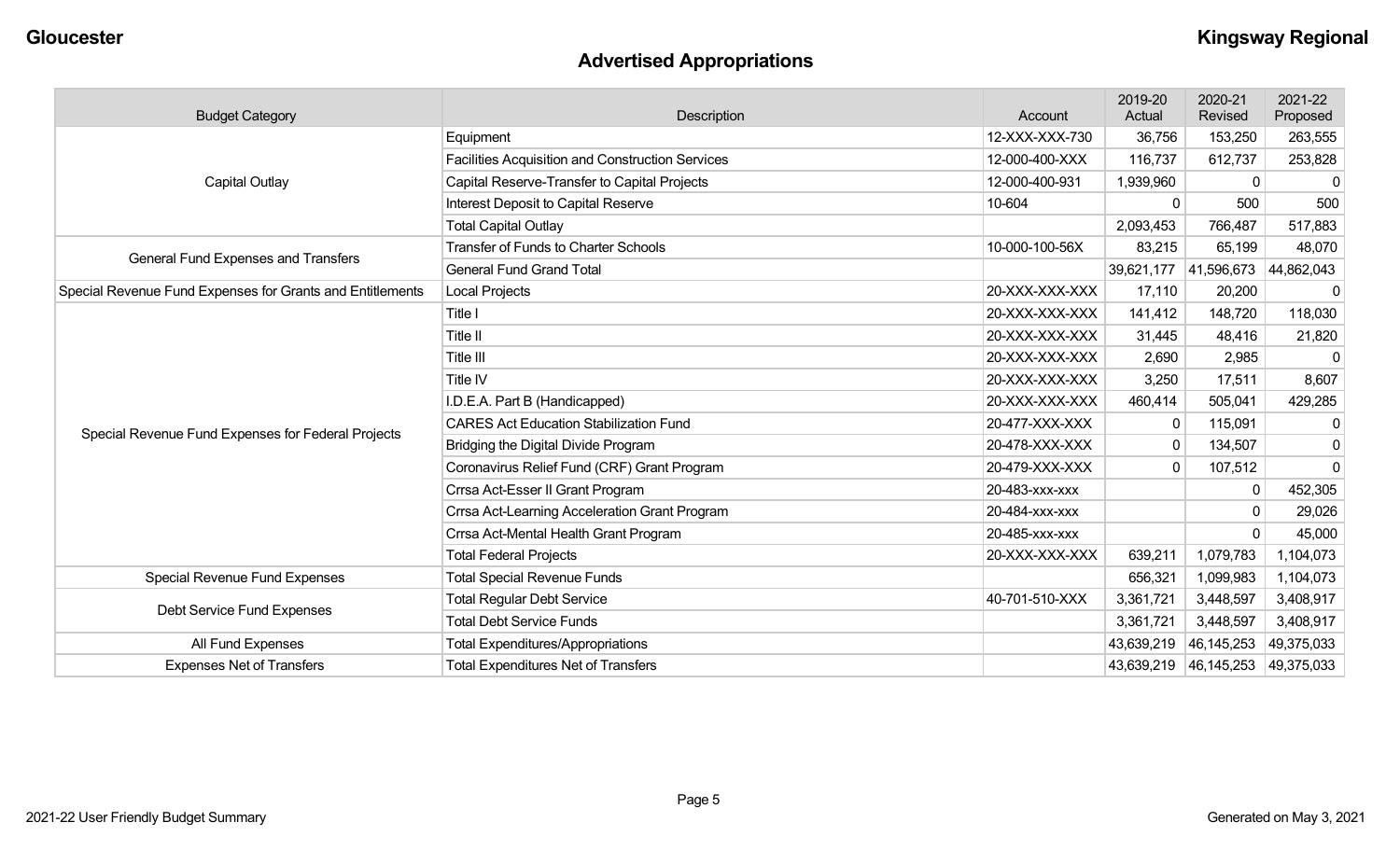## **Advertised Recapitulation of Balances**

| <b>Fund Balance Category</b>                   | <b>Budget Category</b>                                           | Audited<br><b>Balance</b><br>06/30/2019 | <b>Audited</b><br><b>Balance</b><br>06/30/2020 | Estimated<br><b>Balance</b><br>06/30/2021 | Estimated<br><b>Balance</b><br>06/30/2022 |
|------------------------------------------------|------------------------------------------------------------------|-----------------------------------------|------------------------------------------------|-------------------------------------------|-------------------------------------------|
|                                                | Capital Reserve                                                  | 1,966,049                               | 691,049                                        | 232,875                                   | 233,375                                   |
|                                                | <b>Adult Education Programs</b>                                  | 0                                       |                                                |                                           | 0                                         |
|                                                | Maintenance Reserve                                              |                                         |                                                |                                           | 0                                         |
|                                                | Legal Reserve                                                    | 1,387,177                               | 1,801,418                                      | 1,058,244                                 | 0                                         |
| <b>Restricted for General Operating Budget</b> | <b>Tuition Reserve</b>                                           |                                         |                                                |                                           | 0                                         |
|                                                | <b>Current Expense Emergency Reserve</b>                         |                                         |                                                |                                           | 0                                         |
|                                                | Impact Aid Reserve for General Expenses (Sections 8002 and 8003) | 0                                       |                                                |                                           | 0                                         |
|                                                | Impact Aid Reserve for Capital Expenses (Sections 8007 and 8008) | 0                                       |                                                |                                           | 0                                         |
| Restricted for Repayment of Debt               | Repayment of Debt                                                |                                         |                                                |                                           | 0                                         |
|                                                | <b>General Operating Budget</b>                                  | 1,012,785                               | 961,561                                        | 902,677                                   | 828,640                                   |
| Unrestricted                                   | Repayment of Debt                                                | 4,203                                   | 395                                            |                                           | 0                                         |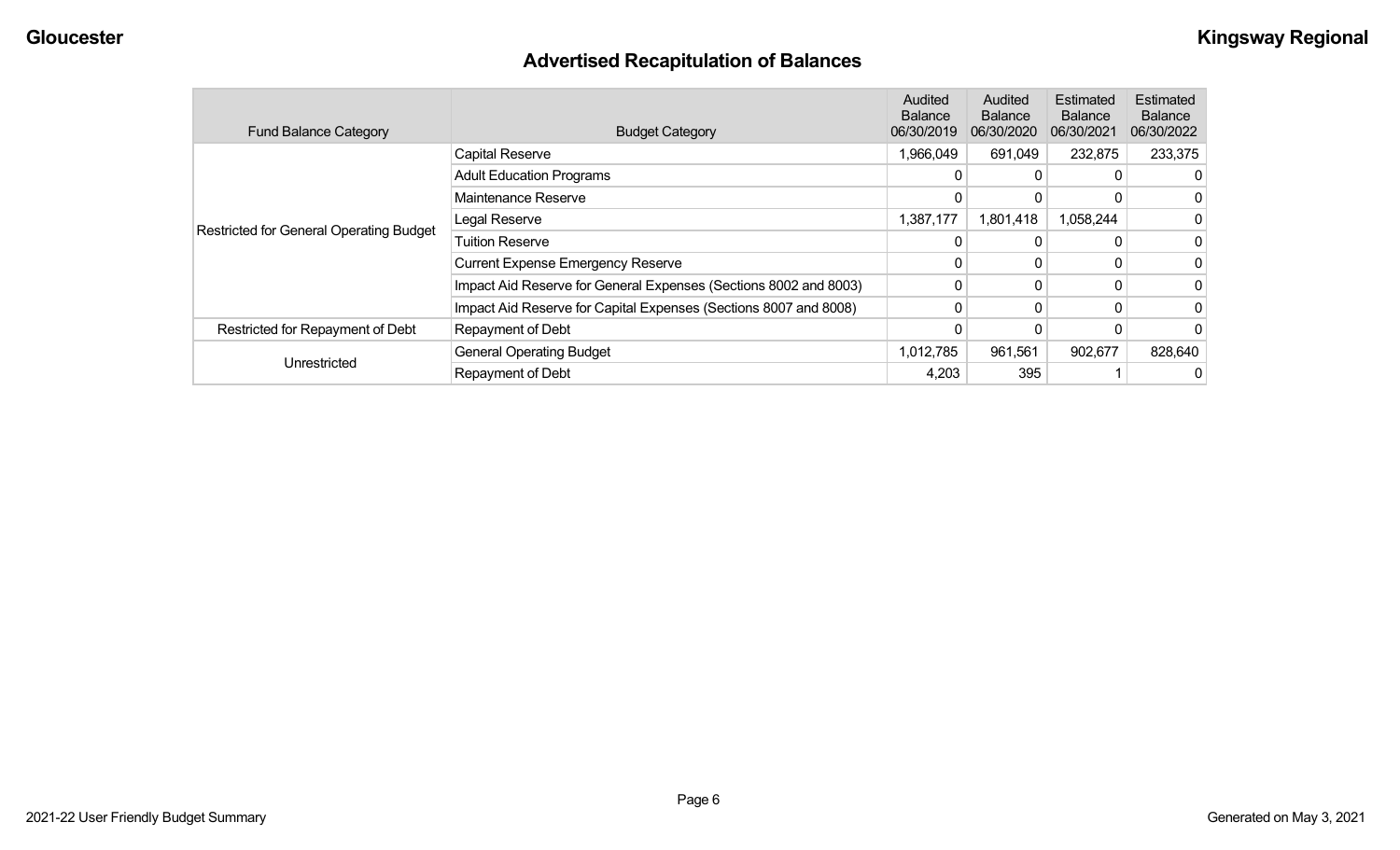#### **Advertised Per Pupil Cost Calculations**

| Per Pupil Cost Calculations                       | 2018-19<br><b>Actual Costs</b> | 2019-20<br><b>Actual Costs</b> | 2020-21<br><b>Original Budget</b> | 2020-21<br><b>Revised Budget</b> | 2021-22<br><b>Proposed Budget</b> |
|---------------------------------------------------|--------------------------------|--------------------------------|-----------------------------------|----------------------------------|-----------------------------------|
| <b>Total Budgetary Comparative Per Pupil Cost</b> | \$11,126                       | \$11,241                       | \$12,336                          | \$12,321                         | \$13,991                          |
| <b>Total Classroom Instruction</b>                | \$6,461                        | \$6,560                        | \$7,162                           | \$7,054                          | \$8,166                           |
| <b>Classroom-Salaries and Benefits</b>            | \$6,005                        | \$6,155                        | \$6,577                           | \$6,442                          | \$7,443                           |
| Classroom-General Supplies and Textbooks          | \$277                          | \$219                          | \$302                             | \$321                            | \$359                             |
| <b>Classroom-Purchased Services</b>               | \$179                          | \$186                          | \$283                             | \$292                            | \$365                             |
| <b>Total Support Services</b>                     | \$1,493                        | \$1,525                        | \$1,787                           | \$1,770                          | \$2,055                           |
| Support Services-Salaries and Benefits            | \$1,316                        | \$1,305                        | \$1,482                           | \$1,455                          | \$1,659                           |
| <b>Total Administrative Costs</b>                 | \$1,376                        | \$1,319                        | \$1,381                           | \$1,533                          | \$1,523                           |
| <b>Administration Salaries and Benefits</b>       | \$1,114                        | \$1,108                        | \$1,135                           | \$1,266                          | \$1,244                           |
| Total Operations and Maintenance of Plant         | \$1,244                        | \$1,292                        | \$1,384                           | \$1,381                          | \$1,560                           |
| Operations and Maintenance-Salaries and Benefits  | \$682                          | \$678                          | \$751                             | \$738                            | \$891                             |
| <b>Board Contribution to Food Services</b>        | \$0                            | \$0                            | \$0                               | \$0                              | \$0                               |
| <b>Total Extracurricular Costs</b>                | \$471                          | \$473                          | \$534                             | \$513                            | \$607                             |
| <b>Total Equipment Costs</b>                      | \$329                          | \$13                           | \$106                             | \$55                             | \$99                              |
| Legal Costs                                       | \$22                           | \$12                           | \$18                              | \$18                             | \$19                              |
| Employee Benefits as a percentage of salaries*    | 30.36%                         | 29.37%                         | 30.31%                            | 29.31%                           | 29.03%                            |

\*Does not include pension and social security paid by the State on-behalf of the district.

\*\*Federal and State funds in the blended resource school-based budgets.

The information presented in columns 1 through 3 as well as the related descriptions of the per pupil cost calculations are contained in the Taxpayers' Guide to Education Spending and can be found on the Department of Education's Internet website: http://www.state.nj.us/education/guide/. This publication is also available in the board office and public libraries. The same calculations were performed using the 2020-21 revised appropriations and the 2021-22 budgeted appropriations presented in this advertised budget. Total Budgetary Comparative Per Pupil Cost is defined as current expense exclusive of tuition expenditures, transportation, residential costs, and judgments against the school district. For all years it also includes the restricted entitlement aids. With the exception of Total Equipment Cost, each of the other per pupil cost calculations presented is a component of the total comparative per pupil cost, although all components are not shown.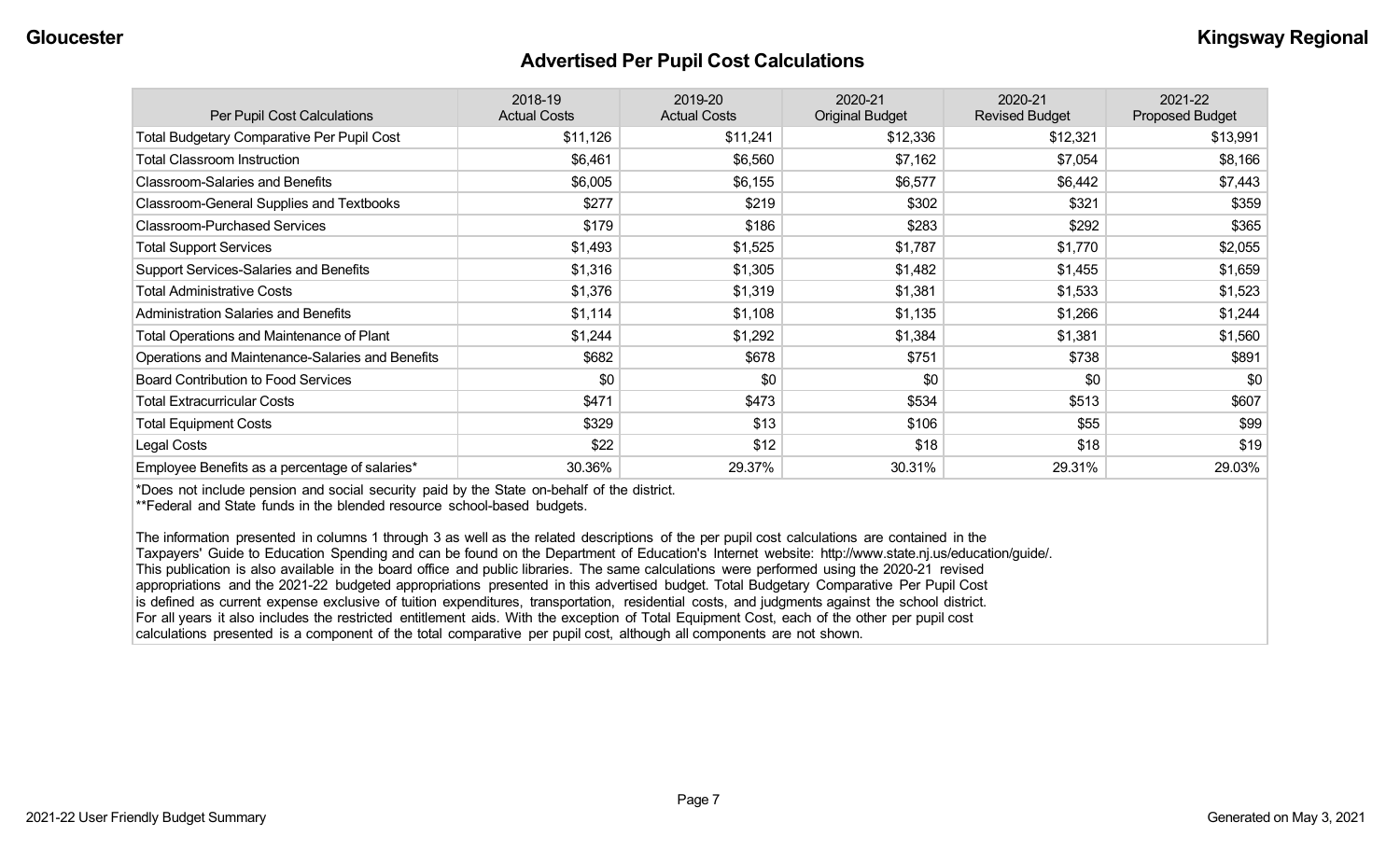# **Unusual Revenues and Appropriations**

| Line<br>Number | Source                            | Amount  | Explanation                       |
|----------------|-----------------------------------|---------|-----------------------------------|
|                | Interest on Investments           | 15,000  | <b>Bank interest</b>              |
| 300            | Sporting event gate receipts      | 15,000  | <b>Ticket sales</b>               |
|                | <b>Student Participation Fees</b> | 120,000 | Athletic participation fees       |
|                | <b>Dividends</b>                  | 50,000  | Insurance dividends               |
|                | <b>Prior Year Refunds</b>         | 9.500   | Refund of prior year expenditures |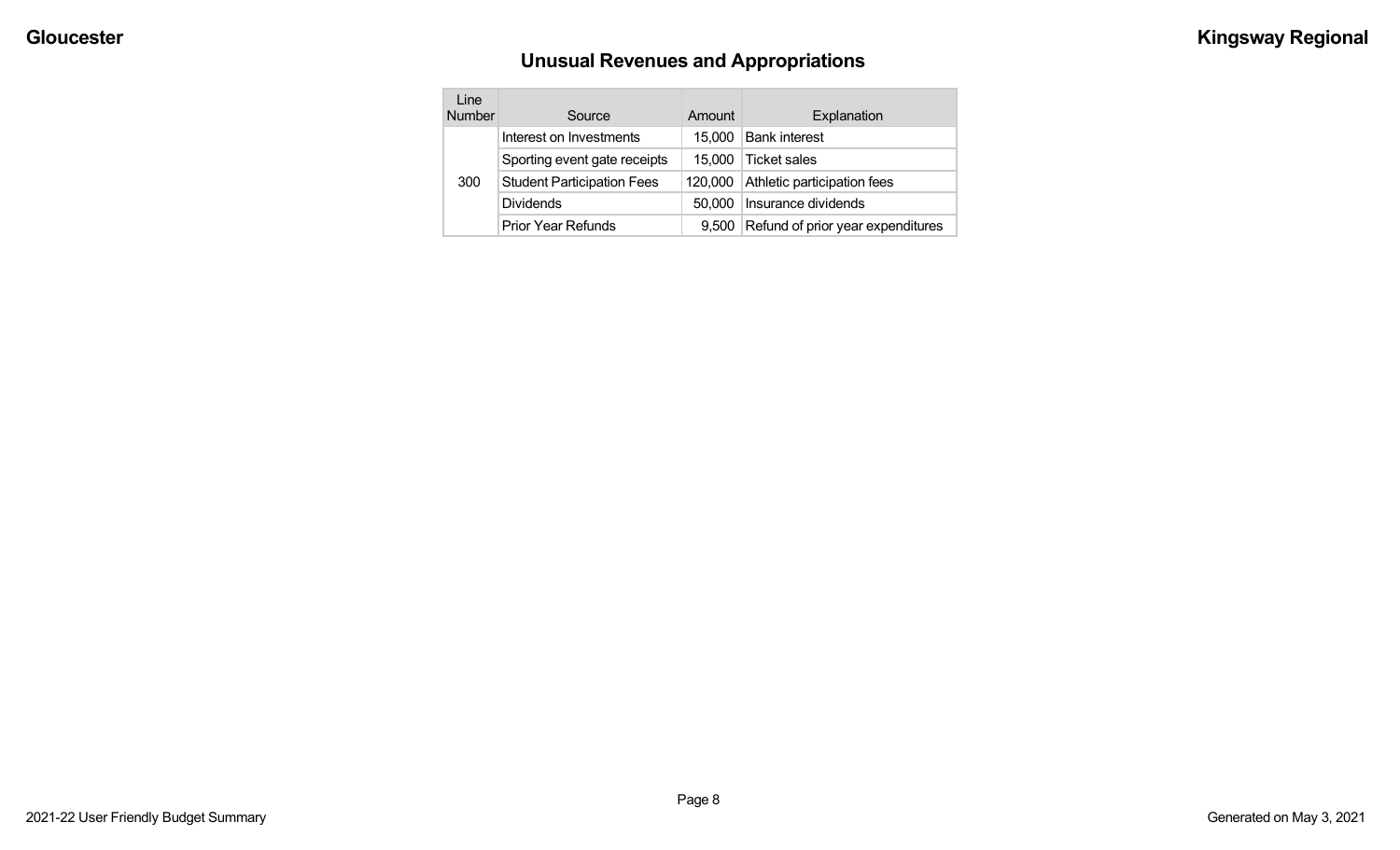## **Shared Services**

| <b>Shared Service Category Type</b>       | <b>Shared Service Category Description</b>                                                                                    | Amount<br>Saved<br>(Optional) |
|-------------------------------------------|-------------------------------------------------------------------------------------------------------------------------------|-------------------------------|
| <b>Business Services</b>                  | Shared business administration services with South Harrison Elementary                                                        | $\Omega$                      |
| <b>Custodial and Maintenance Services</b> | Shared maintenance services with South Harrison Elementary                                                                    | - 0                           |
| <b>Food Services</b>                      | KRSD manages the South Harrison Elementary food service program                                                               | $\Omega$                      |
| Superintendent and Assistant Sup.         | Shared Superintendent with South Harrison Elementary                                                                          | $\Omega$                      |
| <b>Technology Services</b>                | Shared IT management services with South Harrison Elementary, Townships of South Harrison, Harrison, East Greenwich, Woolwich | $\mathbf{0}$                  |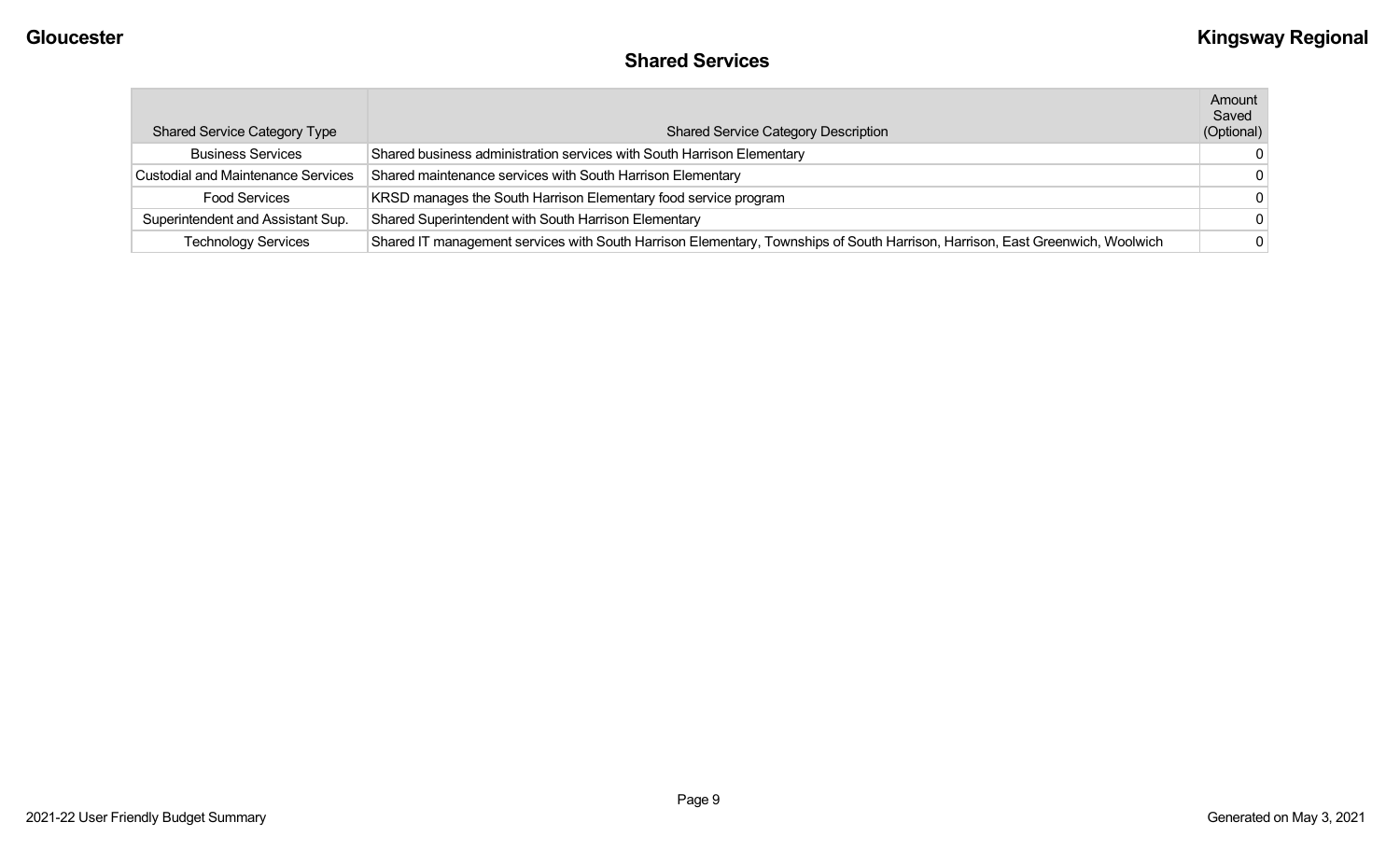| Municipality          | Category                                                                                                           | Amount        |
|-----------------------|--------------------------------------------------------------------------------------------------------------------|---------------|
|                       | (A) General Fund School Levy                                                                                       | 8,138,822     |
|                       | (D) Total School Levy                                                                                              | 8,921,888     |
|                       | (B) Estimated Net Taxable Valuation (as of 03/22/21)                                                               | 1,230,842,600 |
| <b>East Greenwich</b> | (H) Estimated Equalized Valuation (as of 10/01/20)                                                                 | 1,226,508,608 |
|                       | (C) Estimated 2021-22 General Fund School Tax Rate, Without Repayment of Debt or Adjustments=100x(A)/(B)           | 0.6612        |
|                       | (F) Estimated 2021-22 Total School Tax Rate, With Repayment of Debt and Adjustments=100x(D)/(B)                    | 0.7249        |
|                       | (I) Estimated 2021-22 Equalized General Fund School Tax Rate, Without Repayment of Debt or Adjustments=100x(A)/(H) | 0.6636        |
|                       | (L) Estimated 2021-22 Equalized Total School Tax Rate, With Repayment of Debt and Adjustments=100x(D)/(H)          | 0.7274        |
|                       | (A) General Fund School Levy                                                                                       | 2,807,304     |
|                       | (D) Total School Levy                                                                                              | 3,077,358     |
|                       | (B) Estimated Net Taxable Valuation (as of 03/22/21)                                                               | 390,482,800   |
|                       | (H) Estimated Equalized Valuation (as of 10/01/20)                                                                 | 418,141,680   |
| South Harrison        | (C) Estimated 2021-22 General Fund School Tax Rate, Without Repayment of Debt or Adjustments=100x(A)/(B)           | 0.7189        |
|                       | (F) Estimated 2021-22 Total School Tax Rate, With Repayment of Debt and Adjustments=100x(D)/(B)                    | 0.7881        |
|                       | (I) Estimated 2021-22 Equalized General Fund School Tax Rate, Without Repayment of Debt or Adjustments=100x(A)/(H) | 0.6714        |
|                       | (L) Estimated 2021-22 Equalized Total School Tax Rate, With Repayment of Debt and Adjustments=100x(D)/(H)          | 0.7360        |
|                       | (A) General Fund School Levy                                                                                       | 1,543,598     |
|                       | (D) Total School Levy                                                                                              | 1,692,190     |
|                       | (B) Estimated Net Taxable Valuation (as of 03/22/21)                                                               | 171,101,300   |
| Swedesboro            | (H) Estimated Equalized Valuation (as of 10/01/20)                                                                 | 188,656,147   |
|                       | (C) Estimated 2021-22 General Fund School Tax Rate, Without Repayment of Debt or Adjustments=100x(A)/(B)           | 0.9022        |
|                       | (F) Estimated 2021-22 Total School Tax Rate, With Repayment of Debt and Adjustments=100x(D)/(B)                    | 0.9890        |
|                       | (I) Estimated 2021-22 Equalized General Fund School Tax Rate, Without Repayment of Debt or Adjustments=100x(A)/(H) | 0.8182        |
|                       | (L) Estimated 2021-22 Equalized Total School Tax Rate, With Repayment of Debt and Adjustments=100x(D)/(H)          | 0.8970        |
|                       | (A) General Fund School Levy                                                                                       | 10,771,190    |
|                       | (D) Total School Levy                                                                                              | 11,807,557    |
| Woolwich              | (B) Estimated Net Taxable Valuation (as of 03/22/21)                                                               | 1,372,654,910 |
|                       | (H) Estimated Equalized Valuation (as of 10/01/20)                                                                 | 1,382,965,425 |
|                       | (C) Estimated 2021-22 General Fund School Tax Rate, Without Repayment of Debt or Adjustments=100x(A)/(B)           | 0.7847        |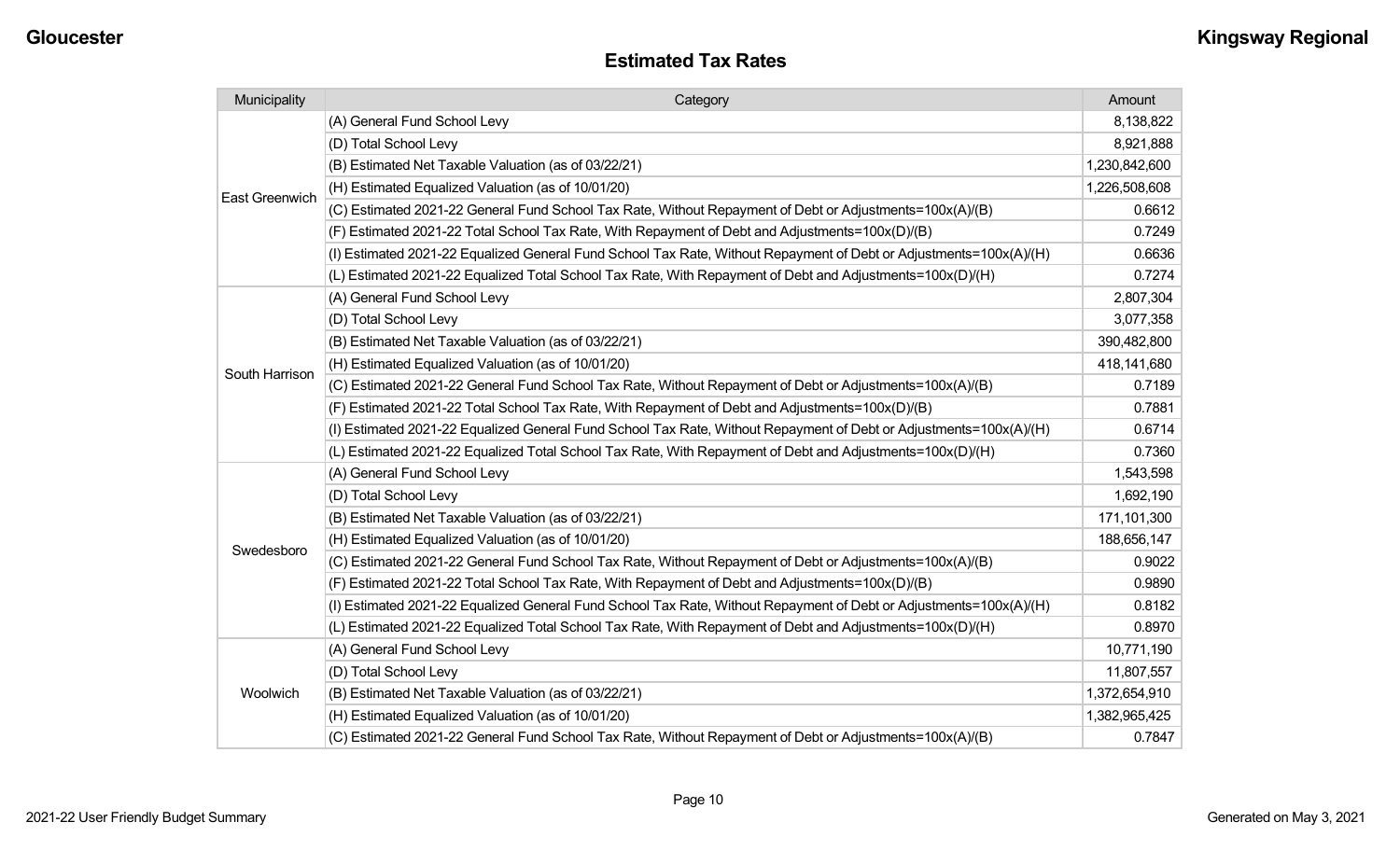#### **Estimated Tax Rates**

| Municipality | Category                                                                                                           | Amount |
|--------------|--------------------------------------------------------------------------------------------------------------------|--------|
|              | (F) Estimated 2021-22 Total School Tax Rate, With Repayment of Debt and Adjustments=100x(D)/(B)                    | 0.8602 |
| Woolwich     | (I) Estimated 2021-22 Equalized General Fund School Tax Rate, Without Repayment of Debt or Adjustments=100x(A)/(H) | 0.7788 |
|              | (L) Estimated 2021-22 Equalized Total School Tax Rate, With Repayment of Debt and Adjustments=100x(D)/(H)          | 0.8538 |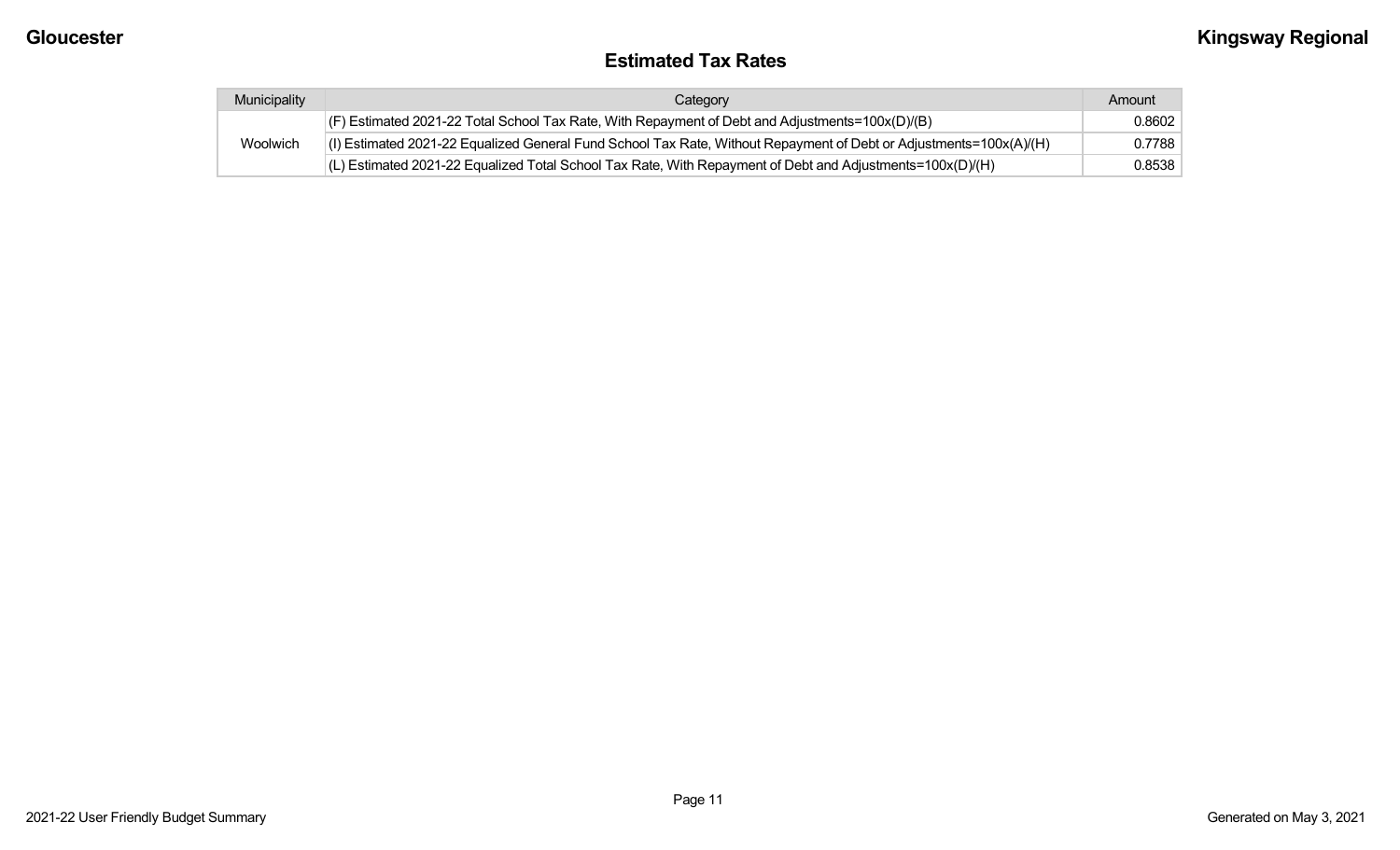| Name               | Category                                                                                  | Measure                  |
|--------------------|-------------------------------------------------------------------------------------------|--------------------------|
|                    | <b>Job Title</b>                                                                          | Superintendent           |
|                    | Job Title II                                                                              | None Reported            |
|                    | <b>Base Annual Salary Amount</b>                                                          | \$186,855                |
|                    | Full-Time Equivalent (FTE)                                                                | 1.0                      |
|                    | <b>Shared with Another District?</b>                                                      | Y                        |
|                    | <b>Shared County</b>                                                                      | 15                       |
|                    | <b>Shared District</b>                                                                    | 4880                     |
|                    | <b>Job Title Other District</b>                                                           | Superintendent           |
|                    | Member of Collective Bargaining Unit (CBU)?                                               | N                        |
|                    | <b>Beginning Date of Contract</b>                                                         | 07/01/18                 |
|                    | <b>End Date of Contract</b>                                                               | 06/30/23                 |
|                    | Contracted Number of Annual Work Days                                                     | 260                      |
|                    | Contracted Number of Annual Vacation Days                                                 | 20                       |
|                    | <b>Contracted Number of Annual Sick Days</b>                                              | 12                       |
| Dr. James Lavender | Contracted Number of Annual Personal Days                                                 | 3                        |
|                    | <b>Contracted Number of Annual Consulting Days</b>                                        | 5                        |
|                    | Number of Other Contracted Non-Working Days                                               | 14                       |
|                    | Description of Other Contracted Non-Working Days                                          | Holidays                 |
|                    | <b>Total Allowances Amount</b>                                                            | \$17,775                 |
|                    | <b>Total Bonuses Amount</b>                                                               | \$0                      |
|                    | <b>Total Stipends Amount</b>                                                              | \$0                      |
|                    | District Contributions Above Teacher Contract for Insurance (Health, Dental, Life, Other) | \$6,800                  |
|                    | District Contributions Above Teacher Contract for Retirement Plans                        | \$0                      |
|                    | <b>Total Contractual Post-Employment Benefit Amount</b>                                   | \$29,374                 |
|                    | Contractual Post-Employment Benefit Description of Payout of Sick days                    | Max payout at retirement |
|                    | Contractual Post-Employment Benefit Description of Payout of Vacation days                | Max payout at separation |
|                    | Contractual Post-Employment Benefit Description of Payout of Personal days                | N/A                      |
|                    | Contractual Post-Employment Benefit Description of Other Benefits 1                       | None Reported            |
|                    | Contractual Post-Employment Benefit Description of Other Benefits 2                       | None Reported            |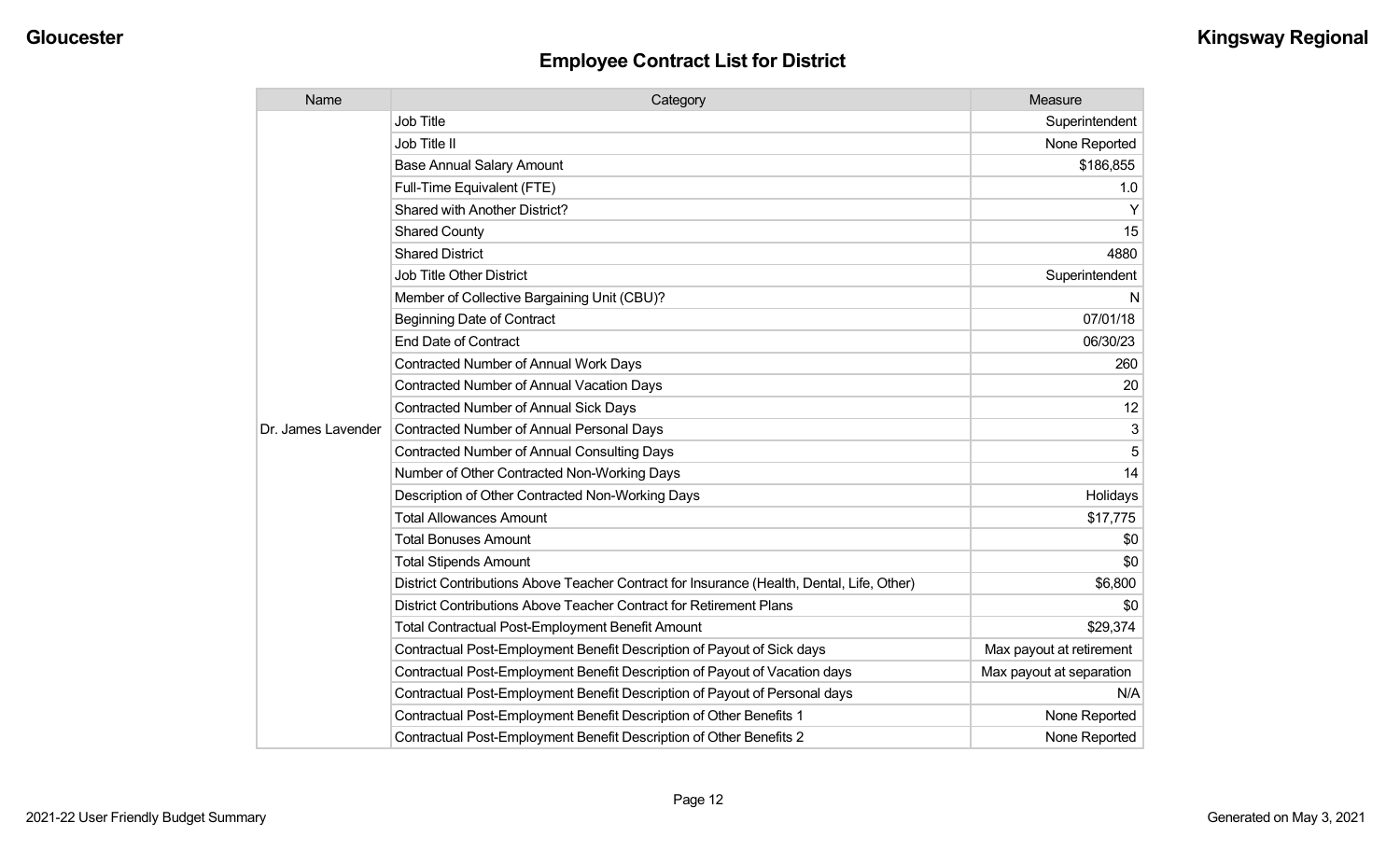| Name               | Category                                                                                 | Measure       |
|--------------------|------------------------------------------------------------------------------------------|---------------|
|                    | Contractual Post-Employment Benefit Description of Other Benefits 3                      | None Reported |
|                    | <b>Total Other/In-Kind Remuneration Amount</b>                                           | \$0           |
|                    | Description of Other/In-Kind Remuneration Annual Option to Buyback Sick Time in Cash     | None Reported |
|                    | Description of Other/In-Kind Remuneration Annual Option to Buyback Vacation Time in Cash | None Reported |
|                    | Description of Other/In-Kind Remuneration Annual Option to Buyback Personal Time in Cash | None Reported |
| Dr. James Lavender | Description of Other/In-Kind Remuneration Annual Option to Other Remuneration 1          | None Reported |
|                    | Description of Other/In-Kind Remuneration Annual Option to Other Remuneration 2          | None Reported |
|                    | Description of Other/In-Kind Remuneration Annual Option to Other Remuneration 3          | None Reported |
|                    | <b>Additional Comment 1</b>                                                              | None Reported |
|                    | <b>Additional Comment 2</b>                                                              | None Reported |
|                    | <b>Additional Comment 3</b>                                                              | None Reported |
|                    | <b>Job Title</b>                                                                         | Other         |
|                    | Job Title II                                                                             | Mechanic      |
|                    | <b>Base Annual Salary Amount</b>                                                         | \$85,734      |
|                    | Full-Time Equivalent (FTE)                                                               | 1.0           |
|                    | Shared with Another District?                                                            | N             |
|                    | <b>Shared County</b>                                                                     | None Reported |
|                    | <b>Shared District</b>                                                                   | None Reported |
|                    | <b>Job Title Other District</b>                                                          | None Reported |
|                    | Member of Collective Bargaining Unit (CBU)?                                              | N             |
| <b>Gary Clark</b>  | <b>Beginning Date of Contract</b>                                                        | 07/01/20      |
|                    | <b>End Date of Contract</b>                                                              | 06/30/21      |
|                    | <b>Contracted Number of Annual Work Days</b>                                             | 260           |
|                    | <b>Contracted Number of Annual Vacation Days</b>                                         | 20            |
|                    | <b>Contracted Number of Annual Sick Days</b>                                             | 12            |
|                    | Contracted Number of Annual Personal Days                                                | 3             |
|                    | <b>Contracted Number of Annual Consulting Days</b>                                       | $\Omega$      |
|                    | Number of Other Contracted Non-Working Days                                              | 12            |
|                    | Description of Other Contracted Non-Working Days                                         | Holidays      |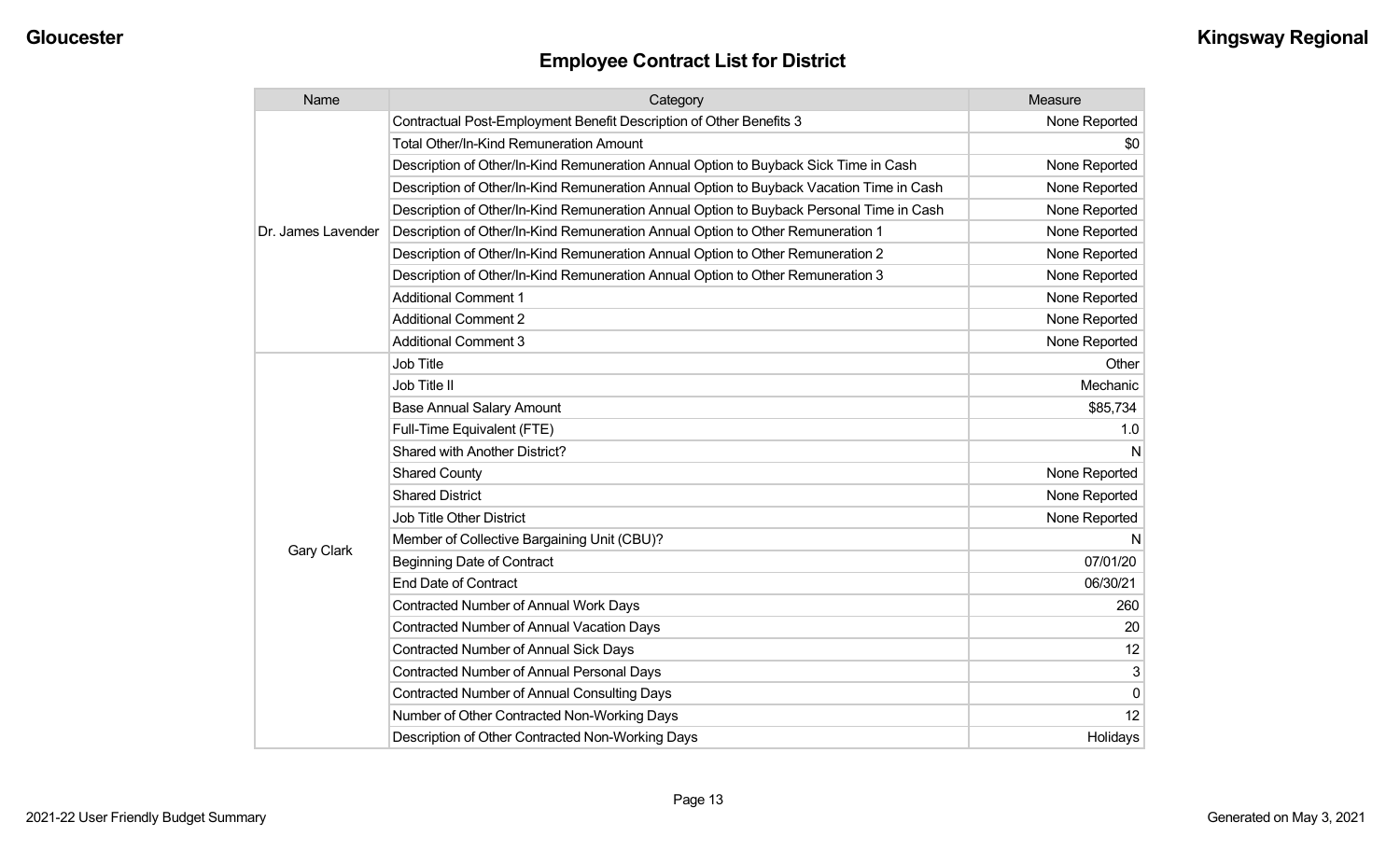| Name              | Category                                                                                  | Measure                       |
|-------------------|-------------------------------------------------------------------------------------------|-------------------------------|
|                   | <b>Total Allowances Amount</b>                                                            | \$3,600                       |
|                   | <b>Total Bonuses Amount</b>                                                               | \$0                           |
|                   | <b>Total Stipends Amount</b>                                                              | \$0                           |
|                   | District Contributions Above Teacher Contract for Insurance (Health, Dental, Life, Other) | \$0                           |
|                   | District Contributions Above Teacher Contract for Retirement Plans                        | \$0                           |
|                   | <b>Total Contractual Post-Employment Benefit Amount</b>                                   | \$14,095                      |
|                   | Contractual Post-Employment Benefit Description of Payout of Sick days                    | Max payment at retirement     |
|                   | Contractual Post-Employment Benefit Description of Payout of Vacation days                | Max payment at separation     |
|                   | Contractual Post-Employment Benefit Description of Payout of Personal days                | N/A                           |
|                   | Contractual Post-Employment Benefit Description of Other Benefits 1                       | None Reported                 |
|                   | Contractual Post-Employment Benefit Description of Other Benefits 2                       | None Reported                 |
| <b>Gary Clark</b> | Contractual Post-Employment Benefit Description of Other Benefits 3                       | None Reported                 |
|                   | Total Other/In-Kind Remuneration Amount                                                   | \$0                           |
|                   | Description of Other/In-Kind Remuneration Annual Option to Buyback Sick Time in Cash      | None Reported                 |
|                   | Description of Other/In-Kind Remuneration Annual Option to Buyback Vacation Time in Cash  | None Reported                 |
|                   | Description of Other/In-Kind Remuneration Annual Option to Buyback Personal Time in Cash  | None Reported                 |
|                   | Description of Other/In-Kind Remuneration Annual Option to Other Remuneration 1           | None Reported                 |
|                   | Description of Other/In-Kind Remuneration Annual Option to Other Remuneration 2           | None Reported                 |
|                   | Description of Other/In-Kind Remuneration Annual Option to Other Remuneration 3           | None Reported                 |
|                   | <b>Additional Comment 1</b>                                                               | None Reported                 |
|                   | <b>Additional Comment 2</b>                                                               | None Reported                 |
|                   | <b>Additional Comment 3</b>                                                               | None Reported                 |
|                   | <b>Job Title</b>                                                                          | <b>Business Administrator</b> |
|                   | Job Title II                                                                              | None Reported                 |
|                   | <b>Base Annual Salary Amount</b>                                                          | \$163,942                     |
| Jason Schimpf     | Full-Time Equivalent (FTE)                                                                | 1.0                           |
|                   | Shared with Another District?                                                             | Y                             |
|                   | <b>Shared County</b>                                                                      | 15                            |
|                   | <b>Shared District</b>                                                                    | 4880                          |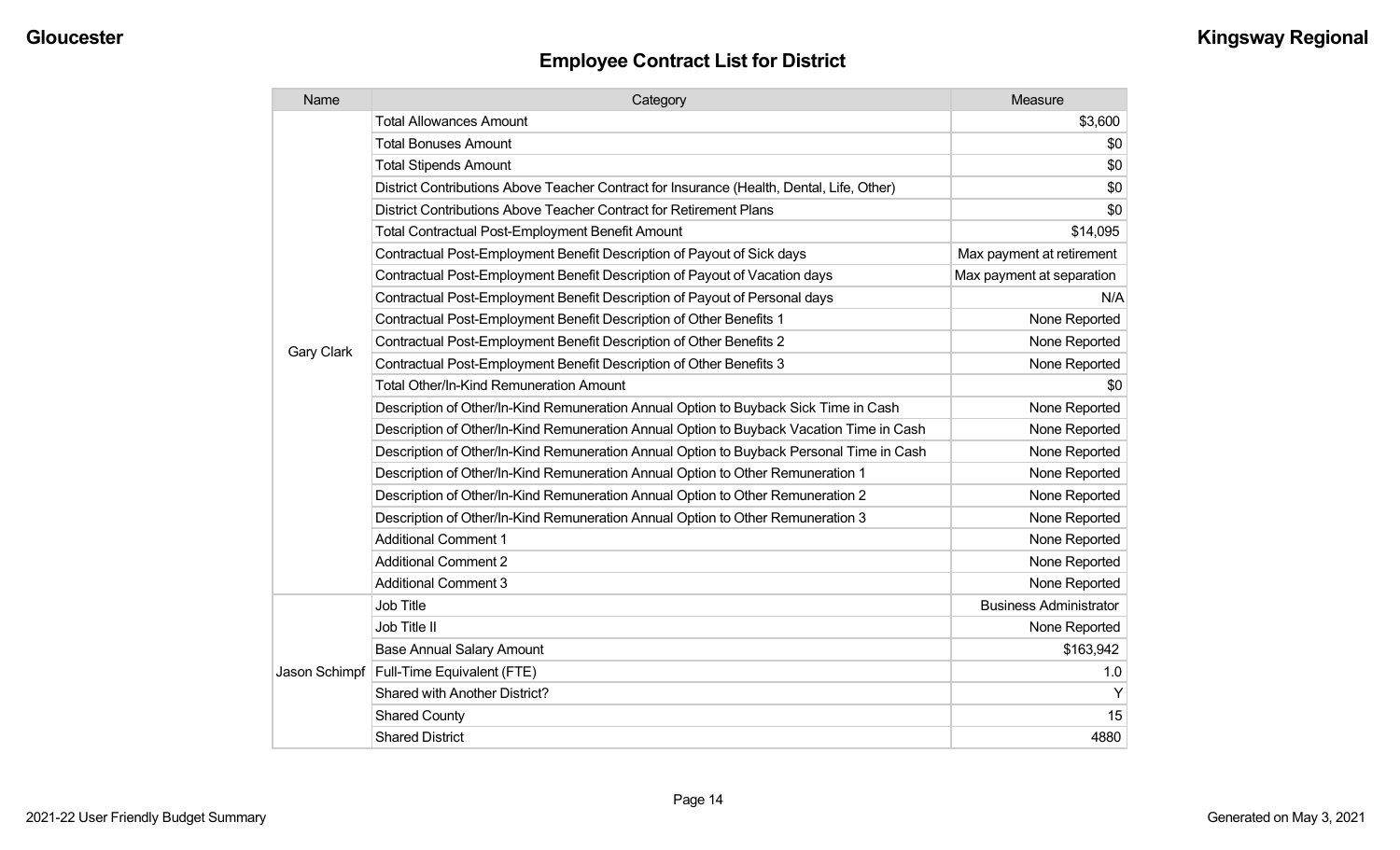| Name          | Category                                                                                  | Measure                       |
|---------------|-------------------------------------------------------------------------------------------|-------------------------------|
|               | <b>Job Title Other District</b>                                                           | <b>Business Administrator</b> |
|               | Member of Collective Bargaining Unit (CBU)?                                               | N.                            |
|               | <b>Beginning Date of Contract</b>                                                         | 07/01/20                      |
|               | <b>End Date of Contract</b>                                                               | 06/30/21                      |
|               | Contracted Number of Annual Work Days                                                     | 260                           |
|               | <b>Contracted Number of Annual Vacation Days</b>                                          | 20                            |
|               | <b>Contracted Number of Annual Sick Days</b>                                              | 12                            |
|               | Contracted Number of Annual Personal Days                                                 | 3                             |
|               | <b>Contracted Number of Annual Consulting Days</b>                                        | $\mathbf 0$                   |
|               | Number of Other Contracted Non-Working Days                                               | 12                            |
|               | Description of Other Contracted Non-Working Days                                          | Holidays                      |
|               | <b>Total Allowances Amount</b>                                                            | \$7,064                       |
|               | <b>Total Bonuses Amount</b>                                                               | \$0                           |
|               | <b>Total Stipends Amount</b>                                                              | \$0                           |
| Jason Schimpf | District Contributions Above Teacher Contract for Insurance (Health, Dental, Life, Other) | \$0                           |
|               | District Contributions Above Teacher Contract for Retirement Plans                        | \$0                           |
|               | Total Contractual Post-Employment Benefit Amount                                          | \$27,611                      |
|               | Contractual Post-Employment Benefit Description of Payout of Sick days                    | Max payment at retirement     |
|               | Contractual Post-Employment Benefit Description of Payout of Vacation days                | Max payment at separation     |
|               | Contractual Post-Employment Benefit Description of Payout of Personal days                | N/A                           |
|               | Contractual Post-Employment Benefit Description of Other Benefits 1                       | None Reported                 |
|               | Contractual Post-Employment Benefit Description of Other Benefits 2                       | None Reported                 |
|               | Contractual Post-Employment Benefit Description of Other Benefits 3                       | None Reported                 |
|               | <b>Total Other/In-Kind Remuneration Amount</b>                                            | \$0                           |
|               | Description of Other/In-Kind Remuneration Annual Option to Buyback Sick Time in Cash      | None Reported                 |
|               | Description of Other/In-Kind Remuneration Annual Option to Buyback Vacation Time in Cash  | None Reported                 |
|               | Description of Other/In-Kind Remuneration Annual Option to Buyback Personal Time in Cash  | None Reported                 |
|               | Description of Other/In-Kind Remuneration Annual Option to Other Remuneration 1           | None Reported                 |
|               | Description of Other/In-Kind Remuneration Annual Option to Other Remuneration 2           | None Reported                 |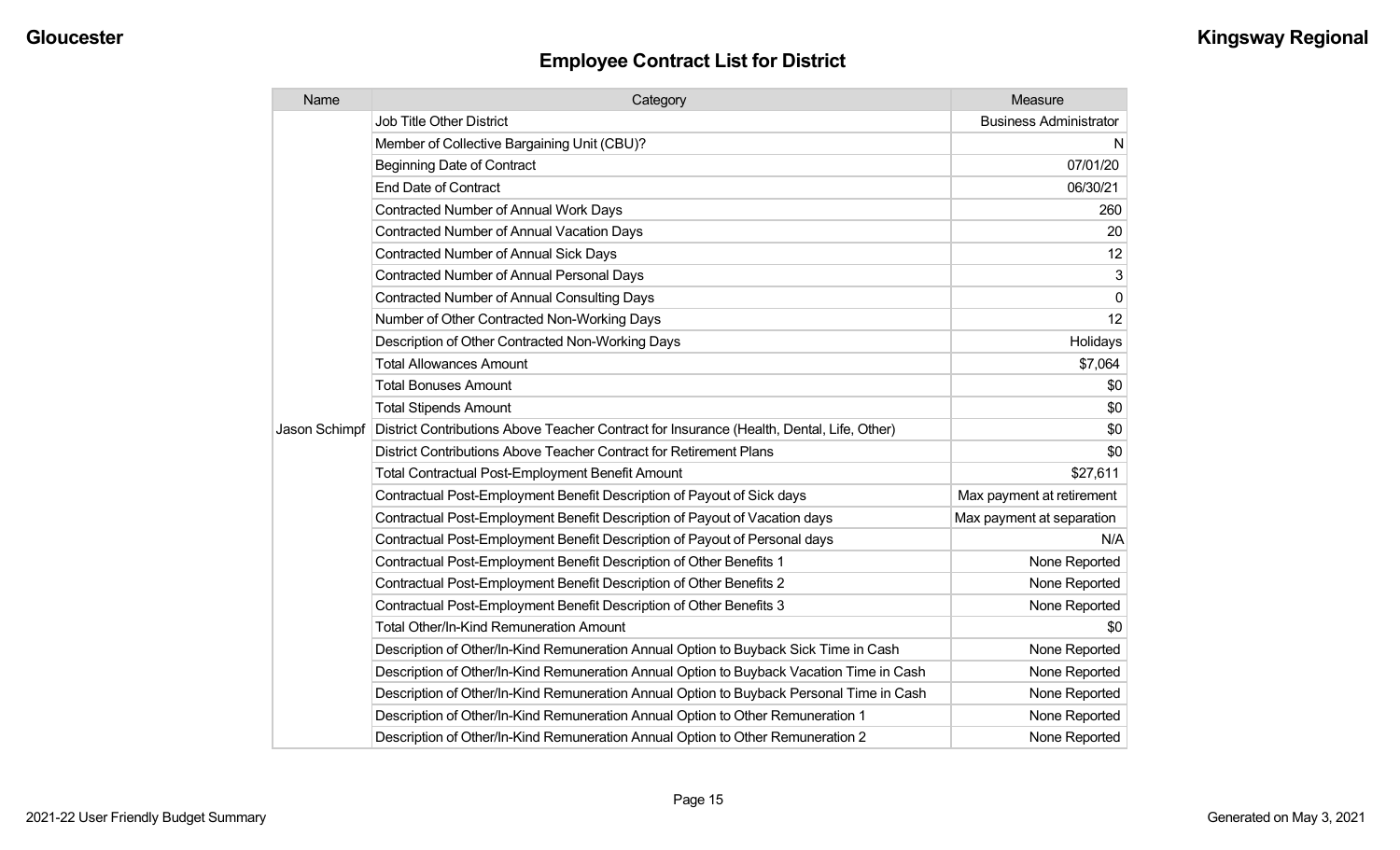| Name                | Category                                                                                  | Measure                   |
|---------------------|-------------------------------------------------------------------------------------------|---------------------------|
| Jason Schimpf       | Description of Other/In-Kind Remuneration Annual Option to Other Remuneration 3           | None Reported             |
|                     | <b>Additional Comment 1</b>                                                               | None Reported             |
|                     | <b>Additional Comment 2</b>                                                               | None Reported             |
|                     | <b>Additional Comment 3</b>                                                               | None Reported             |
|                     | <b>Job Title</b>                                                                          | Other                     |
|                     | Job Title II                                                                              | Mechanic                  |
|                     | <b>Base Annual Salary Amount</b>                                                          | \$88,695                  |
|                     | Full-Time Equivalent (FTE)                                                                | 1.0                       |
|                     | <b>Shared with Another District?</b>                                                      | N                         |
|                     | <b>Shared County</b>                                                                      | None Reported             |
|                     | <b>Shared District</b>                                                                    | None Reported             |
|                     | <b>Job Title Other District</b>                                                           | None Reported             |
|                     | Member of Collective Bargaining Unit (CBU)?                                               | N                         |
|                     | <b>Beginning Date of Contract</b>                                                         | 07/01/20                  |
|                     | <b>End Date of Contract</b>                                                               | 06/30/21                  |
|                     | Contracted Number of Annual Work Days                                                     | 260                       |
| <b>Jason Sturek</b> | <b>Contracted Number of Annual Vacation Days</b>                                          | 20                        |
|                     | <b>Contracted Number of Annual Sick Days</b>                                              | 12                        |
|                     | <b>Contracted Number of Annual Personal Days</b>                                          | 3                         |
|                     | <b>Contracted Number of Annual Consulting Days</b>                                        | $\Omega$                  |
|                     | Number of Other Contracted Non-Working Days                                               | 12                        |
|                     | Description of Other Contracted Non-Working Days                                          | Holidays                  |
|                     | <b>Total Allowances Amount</b>                                                            | \$3,600                   |
|                     | <b>Total Bonuses Amount</b>                                                               | \$0                       |
|                     | <b>Total Stipends Amount</b>                                                              | \$0                       |
|                     | District Contributions Above Teacher Contract for Insurance (Health, Dental, Life, Other) | \$0                       |
|                     | District Contributions Above Teacher Contract for Retirement Plans                        | \$0                       |
|                     | <b>Total Contractual Post-Employment Benefit Amount</b>                                   | \$14,323                  |
|                     | Contractual Post-Employment Benefit Description of Payout of Sick days                    | Max payment at retirement |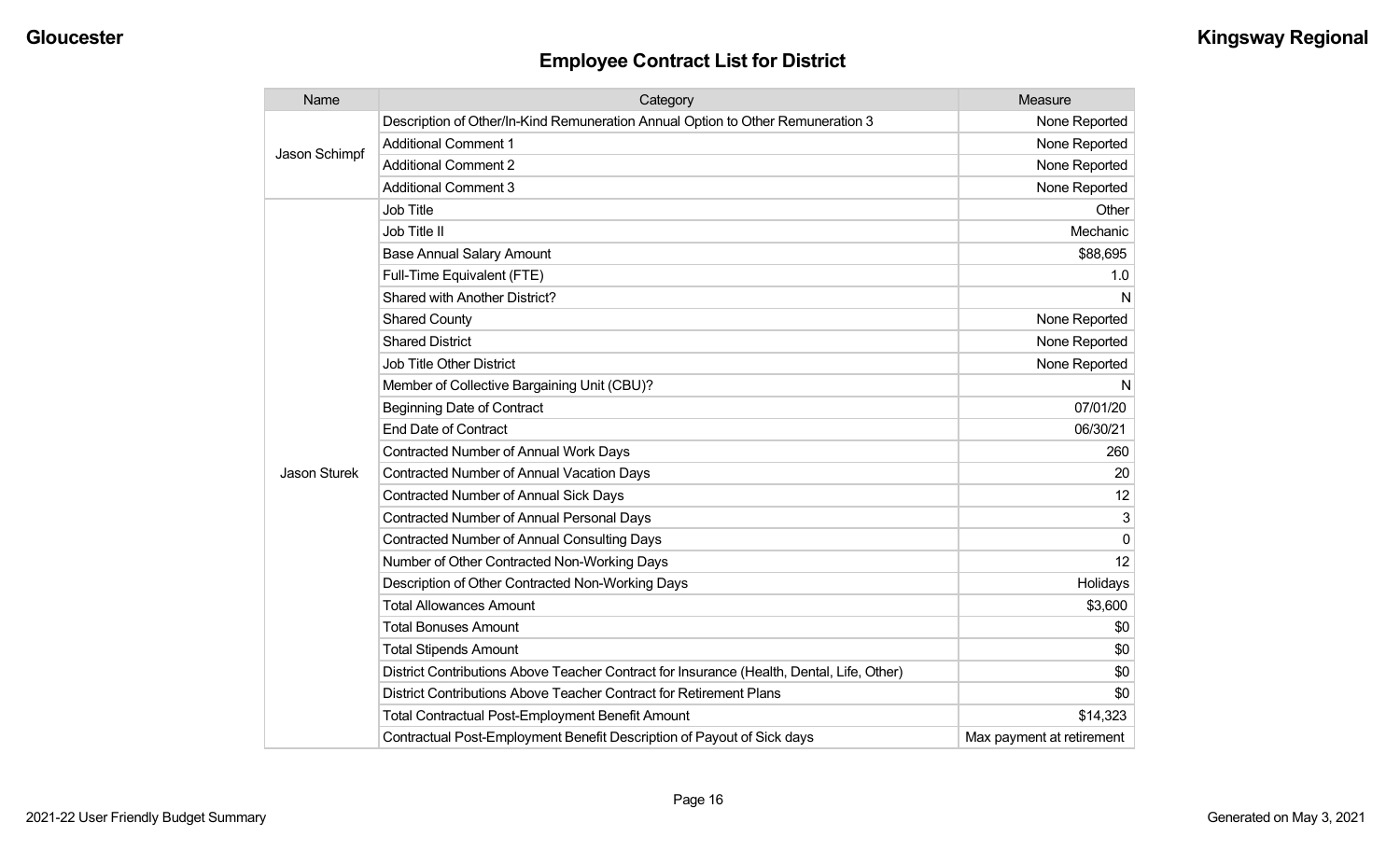| Name             | Category                                                                                 | Measure                   |
|------------------|------------------------------------------------------------------------------------------|---------------------------|
|                  | Contractual Post-Employment Benefit Description of Payout of Vacation days               | Max payment at separation |
|                  | Contractual Post-Employment Benefit Description of Payout of Personal days               | N/A                       |
|                  | Contractual Post-Employment Benefit Description of Other Benefits 1                      | None Reported             |
|                  | Contractual Post-Employment Benefit Description of Other Benefits 2                      | None Reported             |
|                  | Contractual Post-Employment Benefit Description of Other Benefits 3                      | None Reported             |
|                  | <b>Total Other/In-Kind Remuneration Amount</b>                                           | \$0                       |
|                  | Description of Other/In-Kind Remuneration Annual Option to Buyback Sick Time in Cash     | None Reported             |
| Jason Sturek     | Description of Other/In-Kind Remuneration Annual Option to Buyback Vacation Time in Cash | None Reported             |
|                  | Description of Other/In-Kind Remuneration Annual Option to Buyback Personal Time in Cash | None Reported             |
|                  | Description of Other/In-Kind Remuneration Annual Option to Other Remuneration 1          | None Reported             |
|                  | Description of Other/In-Kind Remuneration Annual Option to Other Remuneration 2          | None Reported             |
|                  | Description of Other/In-Kind Remuneration Annual Option to Other Remuneration 3          | None Reported             |
|                  | <b>Additional Comment 1</b>                                                              | None Reported             |
|                  | <b>Additional Comment 2</b>                                                              | None Reported             |
|                  | <b>Additional Comment 3</b>                                                              | None Reported             |
|                  | Job Title                                                                                | Other                     |
|                  | Job Title II                                                                             | Human Resources Director  |
|                  | <b>Base Annual Salary Amount</b>                                                         | \$120,500                 |
|                  | Full-Time Equivalent (FTE)                                                               | 1.0                       |
|                  | Shared with Another District?                                                            |                           |
|                  | <b>Shared County</b>                                                                     | 15                        |
|                  | <b>Shared District</b>                                                                   | 4880                      |
| Jessica Bittmann | <b>Job Title Other District</b>                                                          | Human Resources Director  |
|                  | Member of Collective Bargaining Unit (CBU)?                                              | N                         |
|                  | <b>Beginning Date of Contract</b>                                                        | 07/01/20                  |
|                  | <b>End Date of Contract</b>                                                              | 06/30/21                  |
|                  | <b>Contracted Number of Annual Work Days</b>                                             | 260                       |
|                  | <b>Contracted Number of Annual Vacation Days</b>                                         | 20                        |
|                  | <b>Contracted Number of Annual Sick Days</b>                                             | 12                        |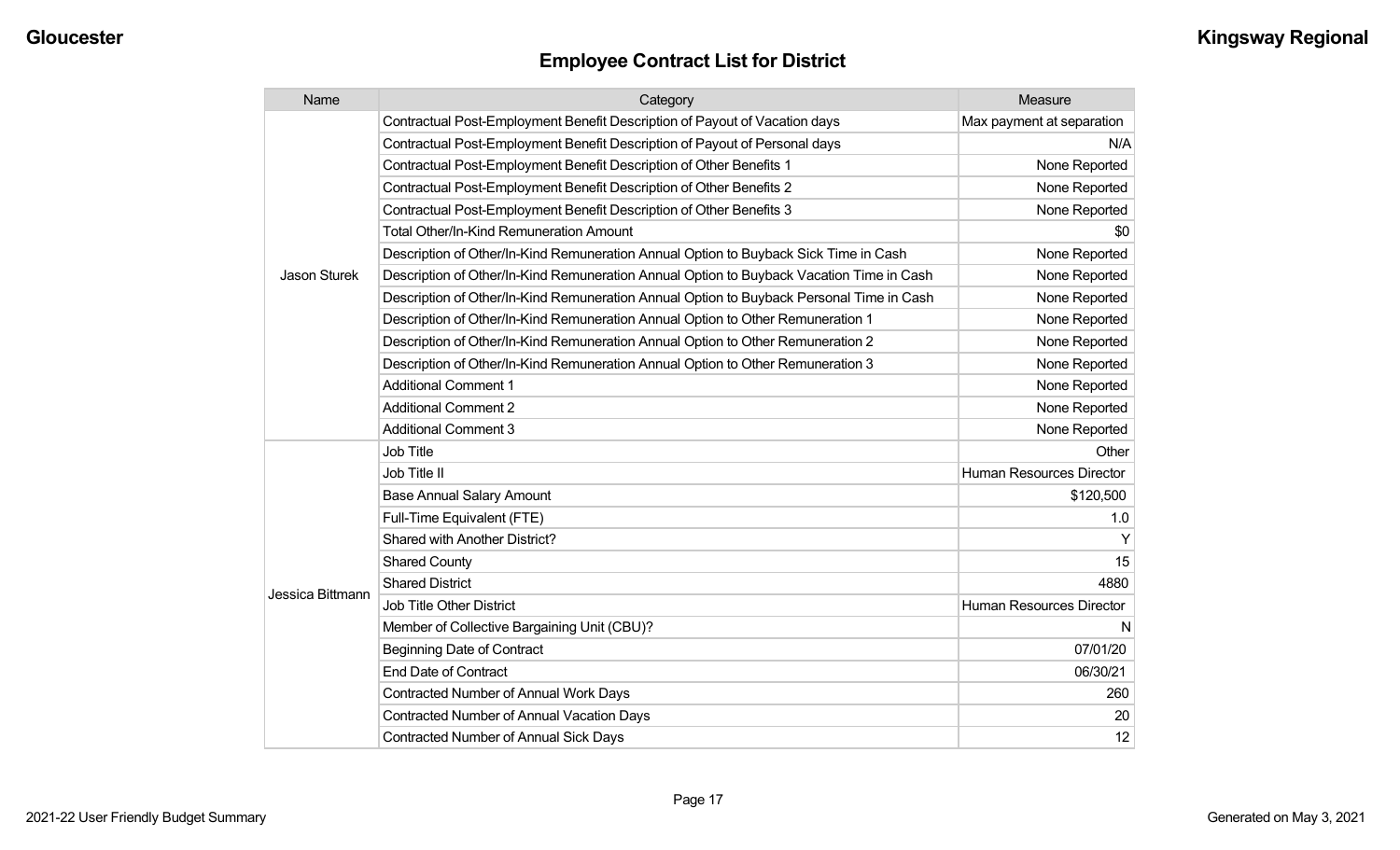| Name             | Category                                                                                  | Measure                   |
|------------------|-------------------------------------------------------------------------------------------|---------------------------|
|                  | <b>Contracted Number of Annual Personal Days</b>                                          | 3                         |
|                  | <b>Contracted Number of Annual Consulting Days</b>                                        | $\pmb{0}$                 |
|                  | Number of Other Contracted Non-Working Days                                               | 12                        |
|                  | Description of Other Contracted Non-Working Days                                          | Holidays                  |
|                  | <b>Total Allowances Amount</b>                                                            | \$4,500                   |
|                  | <b>Total Bonuses Amount</b>                                                               | \$0                       |
|                  | <b>Total Stipends Amount</b>                                                              | \$0                       |
|                  | District Contributions Above Teacher Contract for Insurance (Health, Dental, Life, Other) | \$5,000                   |
|                  | District Contributions Above Teacher Contract for Retirement Plans                        | \$0                       |
|                  | <b>Total Contractual Post-Employment Benefit Amount</b>                                   | \$24,270                  |
|                  | Contractual Post-Employment Benefit Description of Payout of Sick days                    | Max payment at retirement |
|                  | Contractual Post-Employment Benefit Description of Payout of Vacation days                | Max payment at separation |
| Jessica Bittmann | Contractual Post-Employment Benefit Description of Payout of Personal days                | N/A                       |
|                  | Contractual Post-Employment Benefit Description of Other Benefits 1                       | None Reported             |
|                  | Contractual Post-Employment Benefit Description of Other Benefits 2                       | None Reported             |
|                  | Contractual Post-Employment Benefit Description of Other Benefits 3                       | None Reported             |
|                  | Total Other/In-Kind Remuneration Amount                                                   | \$0                       |
|                  | Description of Other/In-Kind Remuneration Annual Option to Buyback Sick Time in Cash      | None Reported             |
|                  | Description of Other/In-Kind Remuneration Annual Option to Buyback Vacation Time in Cash  | None Reported             |
|                  | Description of Other/In-Kind Remuneration Annual Option to Buyback Personal Time in Cash  | None Reported             |
|                  | Description of Other/In-Kind Remuneration Annual Option to Other Remuneration 1           | None Reported             |
|                  | Description of Other/In-Kind Remuneration Annual Option to Other Remuneration 2           | None Reported             |
|                  | Description of Other/In-Kind Remuneration Annual Option to Other Remuneration 3           | None Reported             |
|                  | <b>Additional Comment 1</b>                                                               | None Reported             |
|                  | <b>Additional Comment 2</b>                                                               | None Reported             |
|                  | <b>Additional Comment 3</b>                                                               | None Reported             |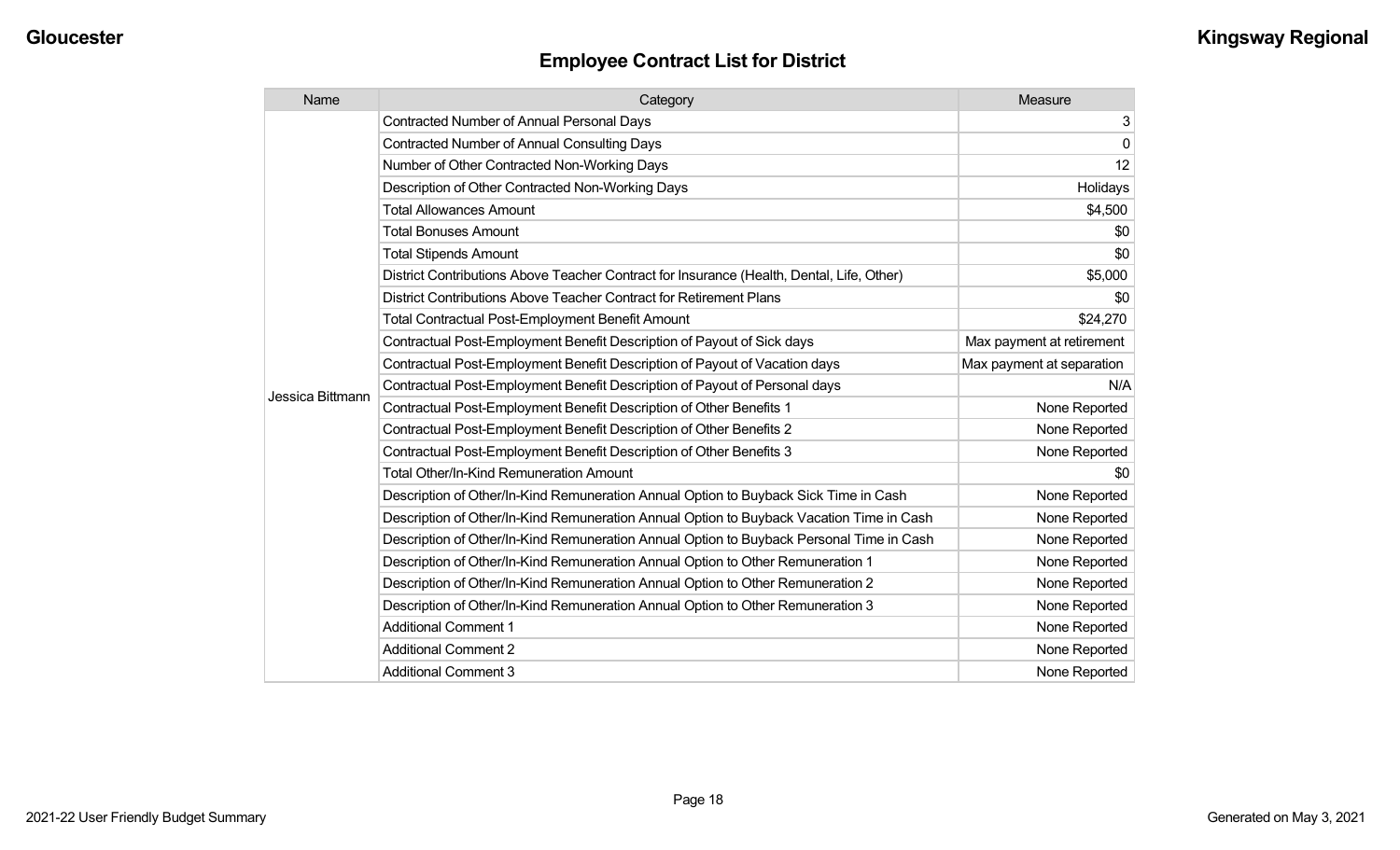| Name        | Category                                                                                  | Measure                   |
|-------------|-------------------------------------------------------------------------------------------|---------------------------|
|             | Job Title                                                                                 | Other                     |
|             | Job Title II                                                                              | SIS/Database Admin        |
|             | <b>Base Annual Salary Amount</b>                                                          | \$79,328                  |
|             | Full-Time Equivalent (FTE)                                                                | 1.0                       |
|             | Shared with Another District?                                                             | Y                         |
|             | <b>Shared County</b>                                                                      | 15                        |
|             | <b>Shared District</b>                                                                    | 4880                      |
|             | Job Title Other District                                                                  | SIS/Database Admin        |
|             | Member of Collective Bargaining Unit (CBU)?                                               | N                         |
|             | <b>Beginning Date of Contract</b>                                                         | 07/01/20                  |
|             | End Date of Contract                                                                      | 06/30/21                  |
|             | Contracted Number of Annual Work Days                                                     | 260                       |
|             | Contracted Number of Annual Vacation Days                                                 | 20                        |
|             | Contracted Number of Annual Sick Days                                                     | 12                        |
| John Lutner | Contracted Number of Annual Personal Days                                                 | 3                         |
|             | <b>Contracted Number of Annual Consulting Days</b>                                        | $\Omega$                  |
|             | Number of Other Contracted Non-Working Days                                               | 12                        |
|             | Description of Other Contracted Non-Working Days                                          | Holidays                  |
|             | <b>Total Allowances Amount</b>                                                            | \$3,600                   |
|             | <b>Total Bonuses Amount</b>                                                               | \$0                       |
|             | <b>Total Stipends Amount</b>                                                              | \$0                       |
|             | District Contributions Above Teacher Contract for Insurance (Health, Dental, Life, Other) | \$1,104                   |
|             | District Contributions Above Teacher Contract for Retirement Plans                        | \$0                       |
|             | <b>Total Contractual Post-Employment Benefit Amount</b>                                   | \$13,602                  |
|             | Contractual Post-Employment Benefit Description of Payout of Sick days                    | Max payout at retirement  |
|             | Contractual Post-Employment Benefit Description of Payout of Vacation days                | Max payment at separation |
|             | Contractual Post-Employment Benefit Description of Payout of Personal days                | N/A                       |
|             | Contractual Post-Employment Benefit Description of Other Benefits 1                       | None Reported             |
|             | Contractual Post-Employment Benefit Description of Other Benefits 2                       | None Reported             |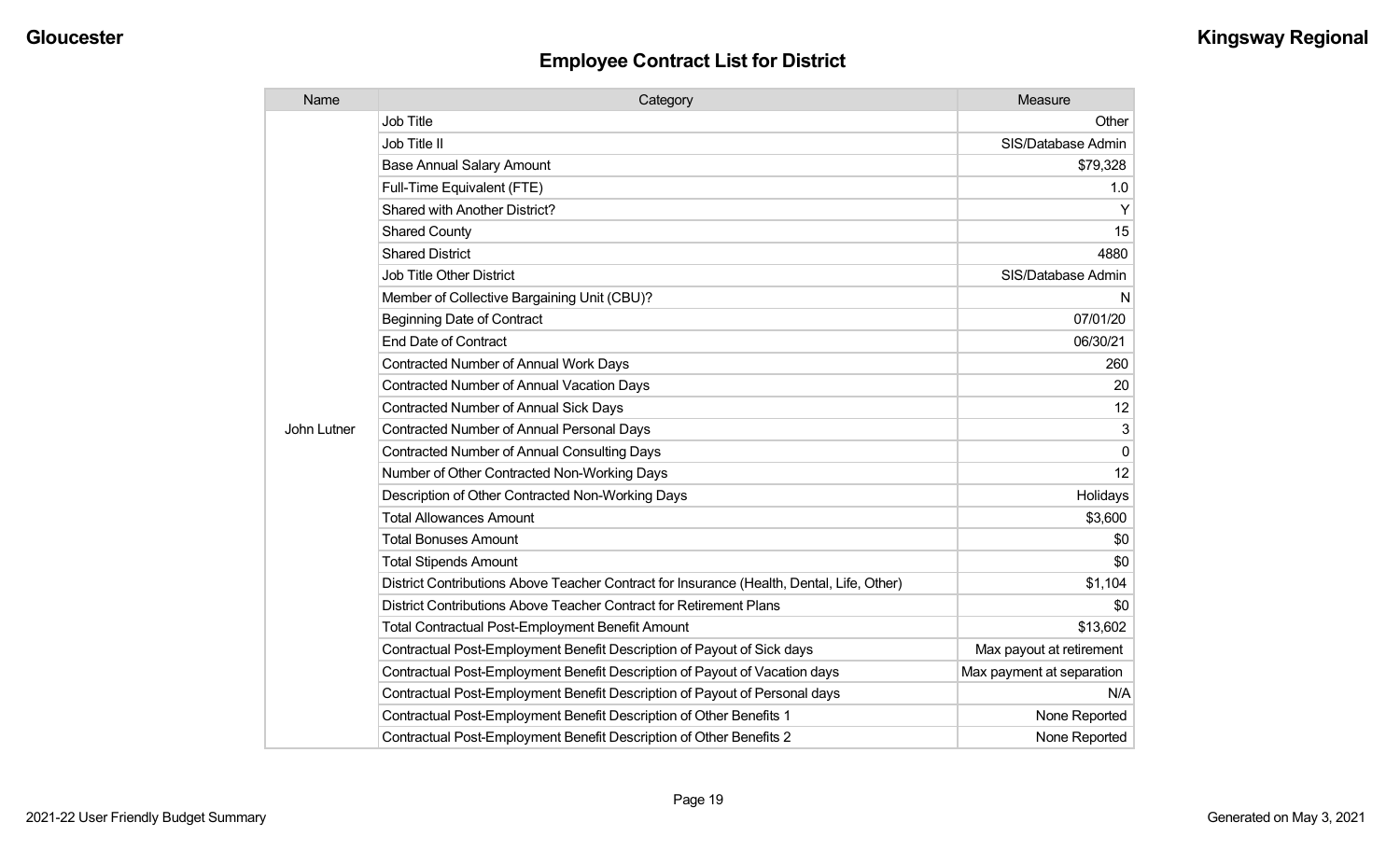| Name                   | Category                                                                                 | Measure                          |
|------------------------|------------------------------------------------------------------------------------------|----------------------------------|
|                        | Contractual Post-Employment Benefit Description of Other Benefits 3                      | None Reported                    |
|                        | <b>Total Other/In-Kind Remuneration Amount</b>                                           | \$0                              |
|                        | Description of Other/In-Kind Remuneration Annual Option to Buyback Sick Time in Cash     | None Reported                    |
|                        | Description of Other/In-Kind Remuneration Annual Option to Buyback Vacation Time in Cash | None Reported                    |
|                        | Description of Other/In-Kind Remuneration Annual Option to Buyback Personal Time in Cash | None Reported                    |
| John Lutner            | Description of Other/In-Kind Remuneration Annual Option to Other Remuneration 1          | None Reported                    |
|                        | Description of Other/In-Kind Remuneration Annual Option to Other Remuneration 2          | None Reported                    |
|                        | Description of Other/In-Kind Remuneration Annual Option to Other Remuneration 3          | None Reported                    |
|                        | <b>Additional Comment 1</b>                                                              | None Reported                    |
|                        | <b>Additional Comment 2</b>                                                              | None Reported                    |
|                        | <b>Additional Comment 3</b>                                                              | None Reported                    |
|                        | Job Title                                                                                | Other                            |
|                        | Job Title II                                                                             | <b>Director of Student Trans</b> |
|                        | <b>Base Annual Salary Amount</b>                                                         | \$93,594                         |
|                        | Full-Time Equivalent (FTE)                                                               | 1.0                              |
|                        | Shared with Another District?                                                            |                                  |
|                        | <b>Shared County</b>                                                                     | 15                               |
|                        | <b>Shared District</b>                                                                   | 4880                             |
|                        | <b>Job Title Other District</b>                                                          | <b>Director of Student Trans</b> |
|                        | Member of Collective Bargaining Unit (CBU)?                                              | N                                |
| <b>Michael Schneck</b> | <b>Beginning Date of Contract</b>                                                        | 07/01/20                         |
|                        | <b>End Date of Contract</b>                                                              | 06/30/21                         |
|                        | <b>Contracted Number of Annual Work Days</b>                                             | 260                              |
|                        | <b>Contracted Number of Annual Vacation Days</b>                                         | 20                               |
|                        | <b>Contracted Number of Annual Sick Days</b>                                             | 12                               |
|                        | Contracted Number of Annual Personal Days                                                | 3                                |
|                        | Contracted Number of Annual Consulting Days                                              | $\mathbf 0$                      |
|                        | Number of Other Contracted Non-Working Days                                              | 12                               |
|                        | Description of Other Contracted Non-Working Days                                         | Holidays                         |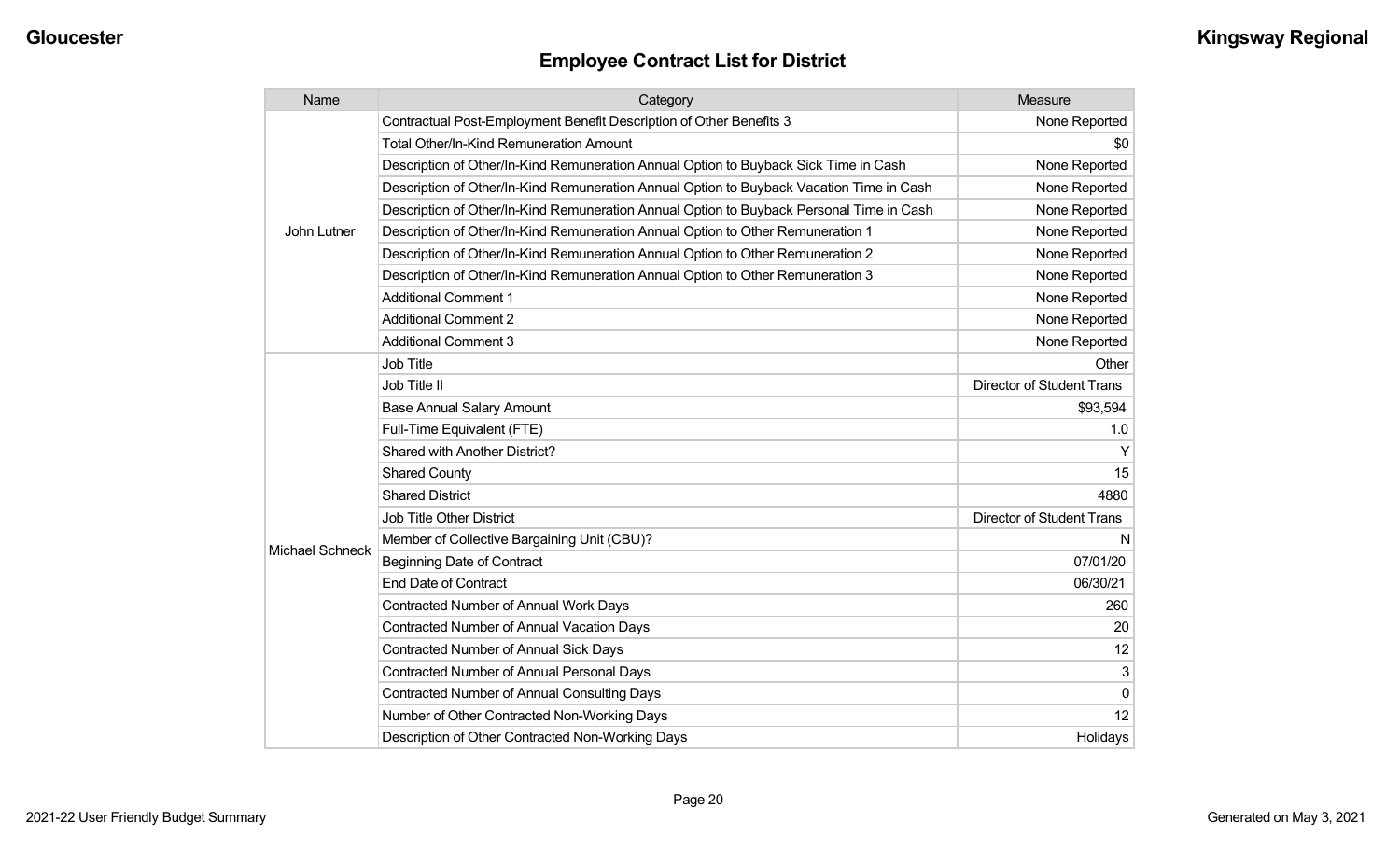| <b>Employee Contract List for District</b> |  |  |  |
|--------------------------------------------|--|--|--|
|--------------------------------------------|--|--|--|

| Name                   | Category                                                                                  | Measure                   |
|------------------------|-------------------------------------------------------------------------------------------|---------------------------|
|                        | <b>Total Allowances Amount</b>                                                            | \$3,600                   |
|                        | <b>Total Bonuses Amount</b>                                                               | \$0                       |
|                        | <b>Total Stipends Amount</b>                                                              | \$0                       |
|                        | District Contributions Above Teacher Contract for Insurance (Health, Dental, Life, Other) | \$0                       |
|                        | District Contributions Above Teacher Contract for Retirement Plans                        | \$0                       |
|                        | Total Contractual Post-Employment Benefit Amount                                          | \$14,700                  |
|                        | Contractual Post-Employment Benefit Description of Payout of Sick days                    | Max payment at retirement |
|                        | Contractual Post-Employment Benefit Description of Payout of Vacation days                | Max payment at separation |
|                        | Contractual Post-Employment Benefit Description of Payout of Personal days                | N/A                       |
|                        | Contractual Post-Employment Benefit Description of Other Benefits 1                       | None Reported             |
| <b>Michael Schneck</b> | Contractual Post-Employment Benefit Description of Other Benefits 2                       | None Reported             |
|                        | Contractual Post-Employment Benefit Description of Other Benefits 3                       | None Reported             |
|                        | Total Other/In-Kind Remuneration Amount                                                   | \$0                       |
|                        | Description of Other/In-Kind Remuneration Annual Option to Buyback Sick Time in Cash      | None Reported             |
|                        | Description of Other/In-Kind Remuneration Annual Option to Buyback Vacation Time in Cash  | None Reported             |
|                        | Description of Other/In-Kind Remuneration Annual Option to Buyback Personal Time in Cash  | None Reported             |
|                        | Description of Other/In-Kind Remuneration Annual Option to Other Remuneration 1           | None Reported             |
|                        | Description of Other/In-Kind Remuneration Annual Option to Other Remuneration 2           | None Reported             |
|                        | Description of Other/In-Kind Remuneration Annual Option to Other Remuneration 3           | None Reported             |
|                        | <b>Additional Comment 1</b>                                                               | None Reported             |
|                        | <b>Additional Comment 2</b>                                                               | None Reported             |
|                        | <b>Additional Comment 3</b>                                                               | None Reported             |
|                        | Job Title                                                                                 | Other                     |
| <b>Michael Shuster</b> | Job Title II                                                                              | Director of B&G           |
|                        | <b>Base Annual Salary Amount</b>                                                          | \$110,160                 |
|                        | Full-Time Equivalent (FTE)                                                                | 1.0                       |
|                        | Shared with Another District?                                                             | Y                         |
|                        | <b>Shared County</b>                                                                      | 15                        |
|                        | <b>Shared District</b>                                                                    | 4880                      |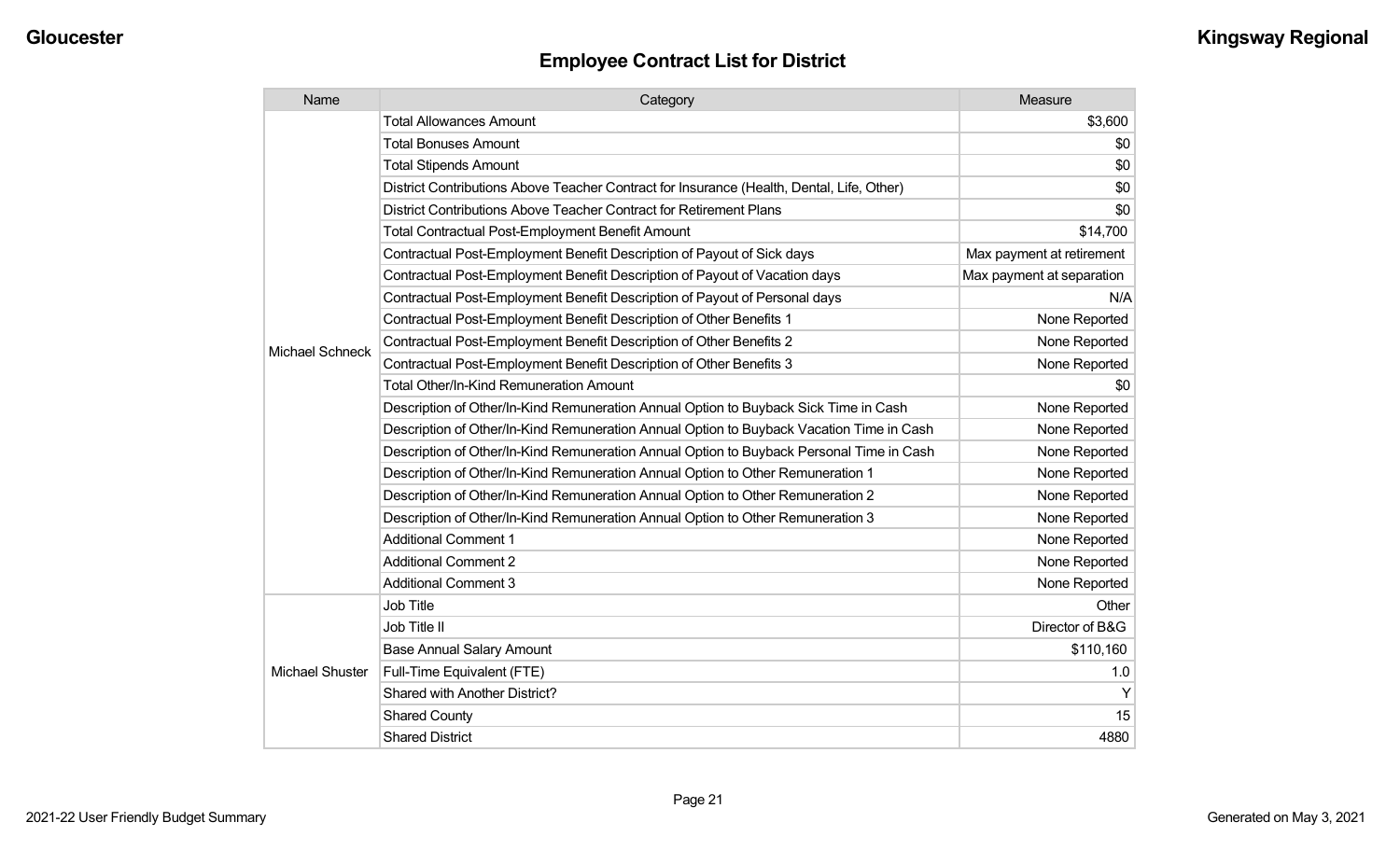| Name            | Category                                                                                  | Measure                   |
|-----------------|-------------------------------------------------------------------------------------------|---------------------------|
|                 | <b>Job Title Other District</b>                                                           | Director of B&G           |
|                 | Member of Collective Bargaining Unit (CBU)?                                               | N                         |
|                 | <b>Beginning Date of Contract</b>                                                         | 07/01/20                  |
|                 | <b>End Date of Contract</b>                                                               | 06/30/21                  |
|                 | <b>Contracted Number of Annual Work Days</b>                                              | 260                       |
|                 | <b>Contracted Number of Annual Vacation Days</b>                                          | 20                        |
|                 | <b>Contracted Number of Annual Sick Days</b>                                              | 12                        |
|                 | Contracted Number of Annual Personal Days                                                 | 3                         |
|                 | <b>Contracted Number of Annual Consulting Days</b>                                        | $\pmb{0}$                 |
|                 | Number of Other Contracted Non-Working Days                                               | 12                        |
|                 | Description of Other Contracted Non-Working Days                                          | Holidays                  |
|                 | <b>Total Allowances Amount</b>                                                            | \$3,600                   |
|                 | <b>Total Bonuses Amount</b>                                                               | \$0                       |
|                 | <b>Total Stipends Amount</b>                                                              | \$0                       |
| Michael Shuster | District Contributions Above Teacher Contract for Insurance (Health, Dental, Life, Other) | \$1,104                   |
|                 | District Contributions Above Teacher Contract for Retirement Plans                        | \$0                       |
|                 | <b>Total Contractual Post-Employment Benefit Amount</b>                                   | \$15,974                  |
|                 | Contractual Post-Employment Benefit Description of Payout of Sick days                    | Max payment at retirement |
|                 | Contractual Post-Employment Benefit Description of Payout of Vacation days                | Max payment at separation |
|                 | Contractual Post-Employment Benefit Description of Payout of Personal days                | N/A                       |
|                 | Contractual Post-Employment Benefit Description of Other Benefits 1                       | None Reported             |
|                 | Contractual Post-Employment Benefit Description of Other Benefits 2                       | None Reported             |
|                 | Contractual Post-Employment Benefit Description of Other Benefits 3                       | None Reported             |
|                 | <b>Total Other/In-Kind Remuneration Amount</b>                                            | \$0                       |
|                 | Description of Other/In-Kind Remuneration Annual Option to Buyback Sick Time in Cash      | None Reported             |
|                 | Description of Other/In-Kind Remuneration Annual Option to Buyback Vacation Time in Cash  | None Reported             |
|                 | Description of Other/In-Kind Remuneration Annual Option to Buyback Personal Time in Cash  | None Reported             |
|                 | Description of Other/In-Kind Remuneration Annual Option to Other Remuneration 1           | None Reported             |
|                 | Description of Other/In-Kind Remuneration Annual Option to Other Remuneration 2           | None Reported             |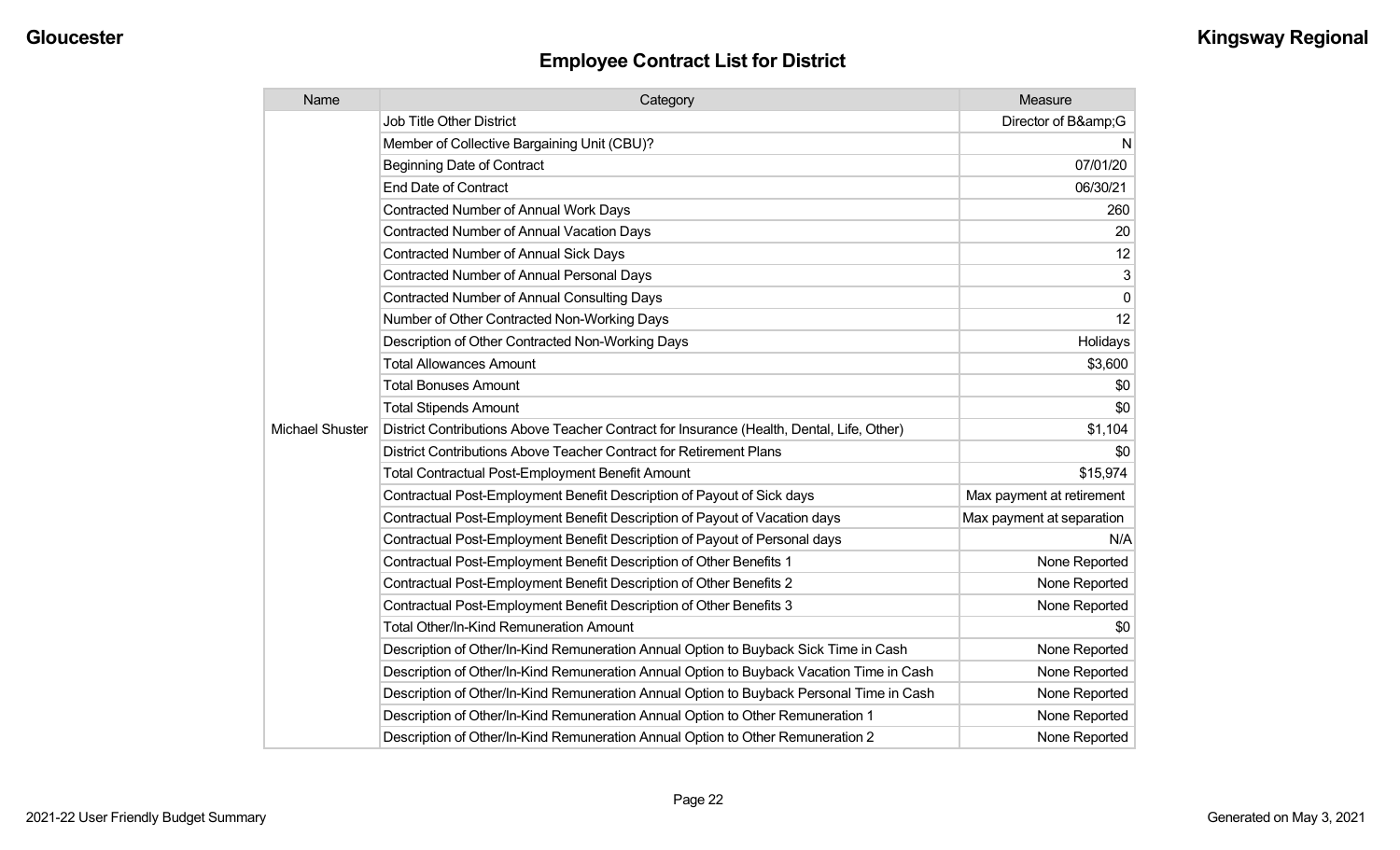| Name                   | Category                                                                                  | Measure                       |
|------------------------|-------------------------------------------------------------------------------------------|-------------------------------|
| <b>Michael Shuster</b> | Description of Other/In-Kind Remuneration Annual Option to Other Remuneration 3           | None Reported                 |
|                        | <b>Additional Comment 1</b>                                                               | None Reported                 |
|                        | <b>Additional Comment 2</b>                                                               | None Reported                 |
|                        | <b>Additional Comment 3</b>                                                               | None Reported                 |
|                        | <b>Job Title</b>                                                                          | Other                         |
|                        | Job Title II                                                                              | <b>Chief Academic Officer</b> |
|                        | <b>Base Annual Salary Amount</b>                                                          | \$149,060                     |
|                        | Full-Time Equivalent (FTE)                                                                | 1.0                           |
|                        | Shared with Another District?                                                             | N                             |
|                        | <b>Shared County</b>                                                                      | None Reported                 |
|                        | <b>Shared District</b>                                                                    | None Reported                 |
|                        | <b>Job Title Other District</b>                                                           | None Reported                 |
|                        | Member of Collective Bargaining Unit (CBU)?                                               | N                             |
|                        | <b>Beginning Date of Contract</b>                                                         | 07/01/20                      |
|                        | <b>End Date of Contract</b>                                                               | 06/30/21                      |
|                        | <b>Contracted Number of Annual Work Days</b>                                              | 260                           |
| Patricia Calandro      | <b>Contracted Number of Annual Vacation Days</b>                                          | 20                            |
|                        | <b>Contracted Number of Annual Sick Days</b>                                              | 12                            |
|                        | <b>Contracted Number of Annual Personal Days</b>                                          | 3                             |
|                        | <b>Contracted Number of Annual Consulting Days</b>                                        | $\Omega$                      |
|                        | Number of Other Contracted Non-Working Days                                               | 12                            |
|                        | Description of Other Contracted Non-Working Days                                          | Holidays                      |
|                        | <b>Total Allowances Amount</b>                                                            | \$6,964                       |
|                        | <b>Total Bonuses Amount</b>                                                               | \$0                           |
|                        | <b>Total Stipends Amount</b>                                                              | \$0                           |
|                        | District Contributions Above Teacher Contract for Insurance (Health, Dental, Life, Other) | \$1,104                       |
|                        | District Contributions Above Teacher Contract for Retirement Plans                        | \$0                           |
|                        | <b>Total Contractual Post-Employment Benefit Amount</b>                                   | \$26,466                      |
|                        | Contractual Post-Employment Benefit Description of Payout of Sick days                    | Max payment at retirement     |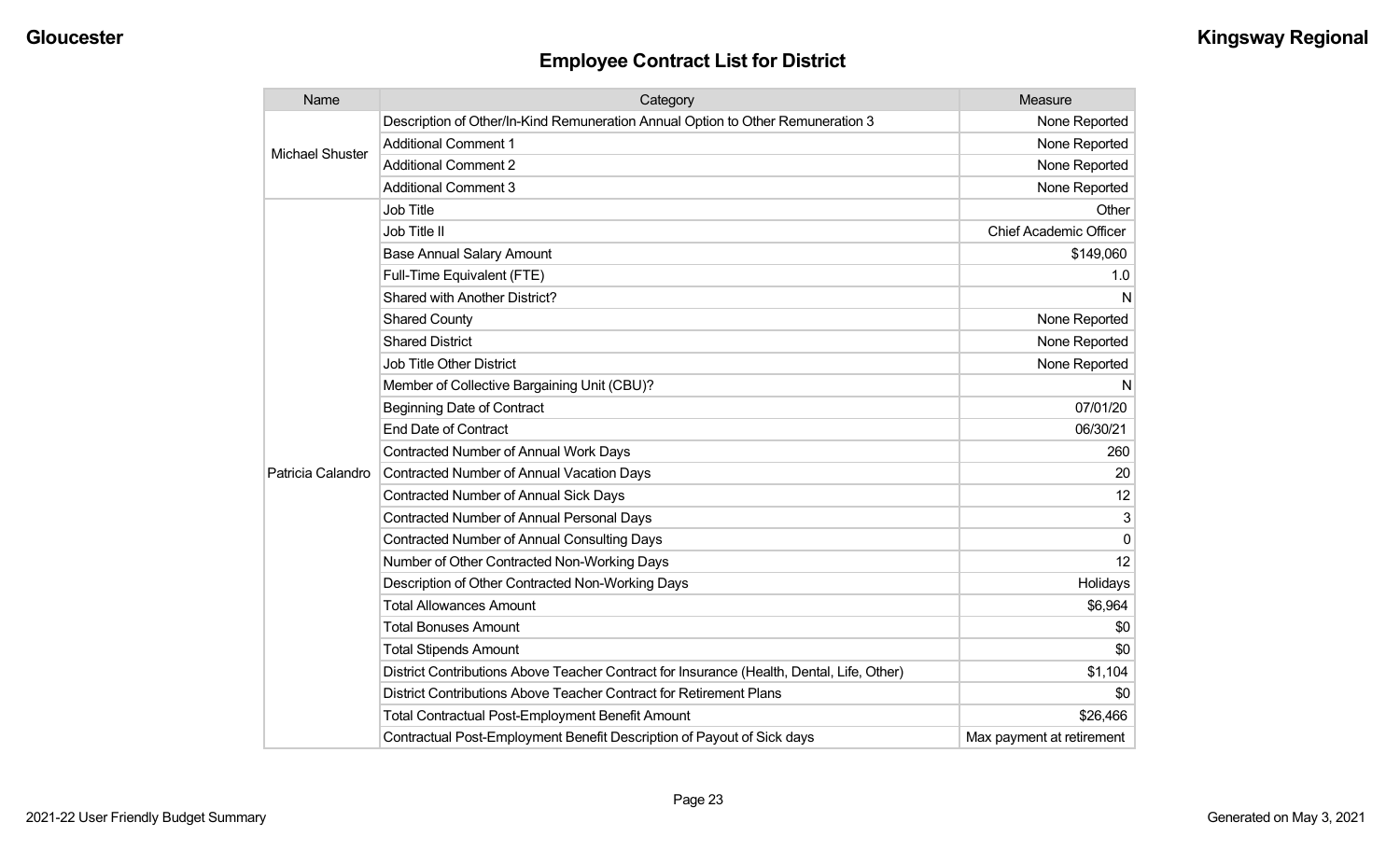| Name              | Category                                                                                 | Measure                         |
|-------------------|------------------------------------------------------------------------------------------|---------------------------------|
|                   | Contractual Post-Employment Benefit Description of Payout of Vacation days               | Max payment at separation       |
|                   | Contractual Post-Employment Benefit Description of Payout of Personal days               | N/A                             |
|                   | Contractual Post-Employment Benefit Description of Other Benefits 1                      | None Reported                   |
|                   | Contractual Post-Employment Benefit Description of Other Benefits 2                      | None Reported                   |
|                   | Contractual Post-Employment Benefit Description of Other Benefits 3                      | None Reported                   |
|                   | Total Other/In-Kind Remuneration Amount                                                  | \$0                             |
|                   | Description of Other/In-Kind Remuneration Annual Option to Buyback Sick Time in Cash     | None Reported                   |
| Patricia Calandro | Description of Other/In-Kind Remuneration Annual Option to Buyback Vacation Time in Cash | None Reported                   |
|                   | Description of Other/In-Kind Remuneration Annual Option to Buyback Personal Time in Cash | None Reported                   |
|                   | Description of Other/In-Kind Remuneration Annual Option to Other Remuneration 1          | None Reported                   |
|                   | Description of Other/In-Kind Remuneration Annual Option to Other Remuneration 2          | None Reported                   |
|                   | Description of Other/In-Kind Remuneration Annual Option to Other Remuneration 3          | None Reported                   |
|                   | <b>Additional Comment 1</b>                                                              | None Reported                   |
|                   | <b>Additional Comment 2</b>                                                              | None Reported                   |
|                   | <b>Additional Comment 3</b>                                                              | None Reported                   |
|                   | Job Title                                                                                | Other                           |
|                   | Job Title II                                                                             | <b>Chief Technology Officer</b> |
|                   | <b>Base Annual Salary Amount</b>                                                         | \$131,801                       |
|                   | Full-Time Equivalent (FTE)                                                               | 1.0                             |
|                   | Shared with Another District?                                                            |                                 |
|                   | <b>Shared County</b>                                                                     | 15                              |
|                   | <b>Shared District</b>                                                                   | 4880                            |
| Robert locona     | <b>Job Title Other District</b>                                                          | <b>Chief Technology Officer</b> |
|                   | Member of Collective Bargaining Unit (CBU)?                                              | N                               |
|                   | <b>Beginning Date of Contract</b>                                                        | 07/01/20                        |
|                   | <b>End Date of Contract</b>                                                              | 06/30/21                        |
|                   | <b>Contracted Number of Annual Work Days</b>                                             | 260                             |
|                   | <b>Contracted Number of Annual Vacation Days</b>                                         | 20                              |
|                   | Contracted Number of Annual Sick Days                                                    | 12                              |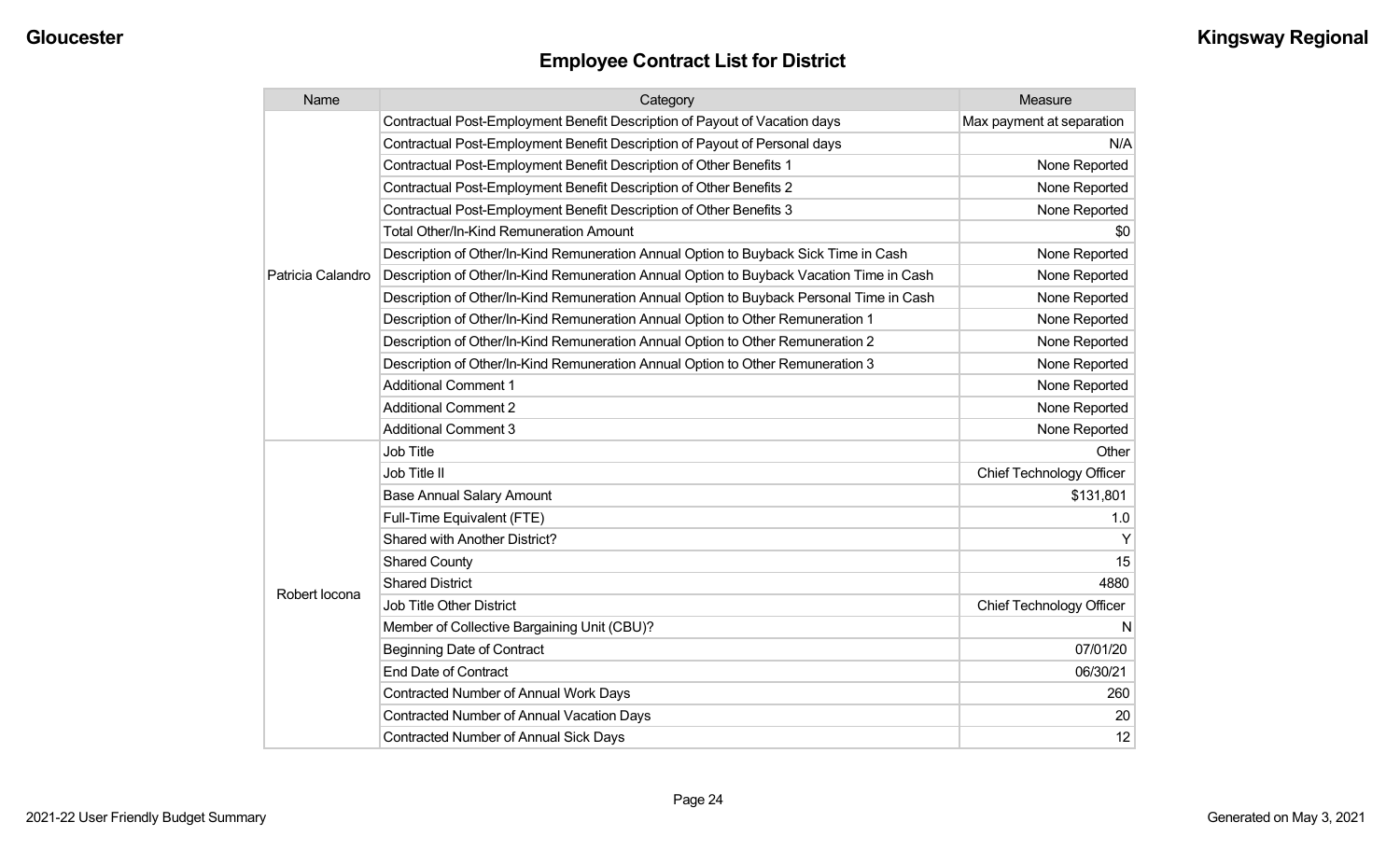| Name          | Category                                                                                  | <b>Measure</b>            |
|---------------|-------------------------------------------------------------------------------------------|---------------------------|
|               | <b>Contracted Number of Annual Personal Days</b>                                          | 3                         |
|               | <b>Contracted Number of Annual Consulting Days</b>                                        | 0                         |
|               | Number of Other Contracted Non-Working Days                                               | 12                        |
|               | Description of Other Contracted Non-Working Days                                          | Holidays                  |
|               | <b>Total Allowances Amount</b>                                                            | \$3,600                   |
|               | <b>Total Bonuses Amount</b>                                                               | \$0                       |
|               | <b>Total Stipends Amount</b>                                                              | \$0                       |
|               | District Contributions Above Teacher Contract for Insurance (Health, Dental, Life, Other) | \$5,000                   |
|               | District Contributions Above Teacher Contract for Retirement Plans                        | \$0                       |
|               | <b>Total Contractual Post-Employment Benefit Amount</b>                                   | \$25,139                  |
|               | Contractual Post-Employment Benefit Description of Payout of Sick days                    | Max payment at retirement |
|               | Contractual Post-Employment Benefit Description of Payout of Vacation days                | Max payment at separation |
| Robert locona | Contractual Post-Employment Benefit Description of Payout of Personal days                | N/A                       |
|               | Contractual Post-Employment Benefit Description of Other Benefits 1                       | None Reported             |
|               | Contractual Post-Employment Benefit Description of Other Benefits 2                       | None Reported             |
|               | Contractual Post-Employment Benefit Description of Other Benefits 3                       | None Reported             |
|               | Total Other/In-Kind Remuneration Amount                                                   | \$0                       |
|               | Description of Other/In-Kind Remuneration Annual Option to Buyback Sick Time in Cash      | None Reported             |
|               | Description of Other/In-Kind Remuneration Annual Option to Buyback Vacation Time in Cash  | None Reported             |
|               | Description of Other/In-Kind Remuneration Annual Option to Buyback Personal Time in Cash  | None Reported             |
|               | Description of Other/In-Kind Remuneration Annual Option to Other Remuneration 1           | None Reported             |
|               | Description of Other/In-Kind Remuneration Annual Option to Other Remuneration 2           | None Reported             |
|               | Description of Other/In-Kind Remuneration Annual Option to Other Remuneration 3           | None Reported             |
|               | <b>Additional Comment 1</b>                                                               | None Reported             |
|               | <b>Additional Comment 2</b>                                                               | None Reported             |
|               | <b>Additional Comment 3</b>                                                               | None Reported             |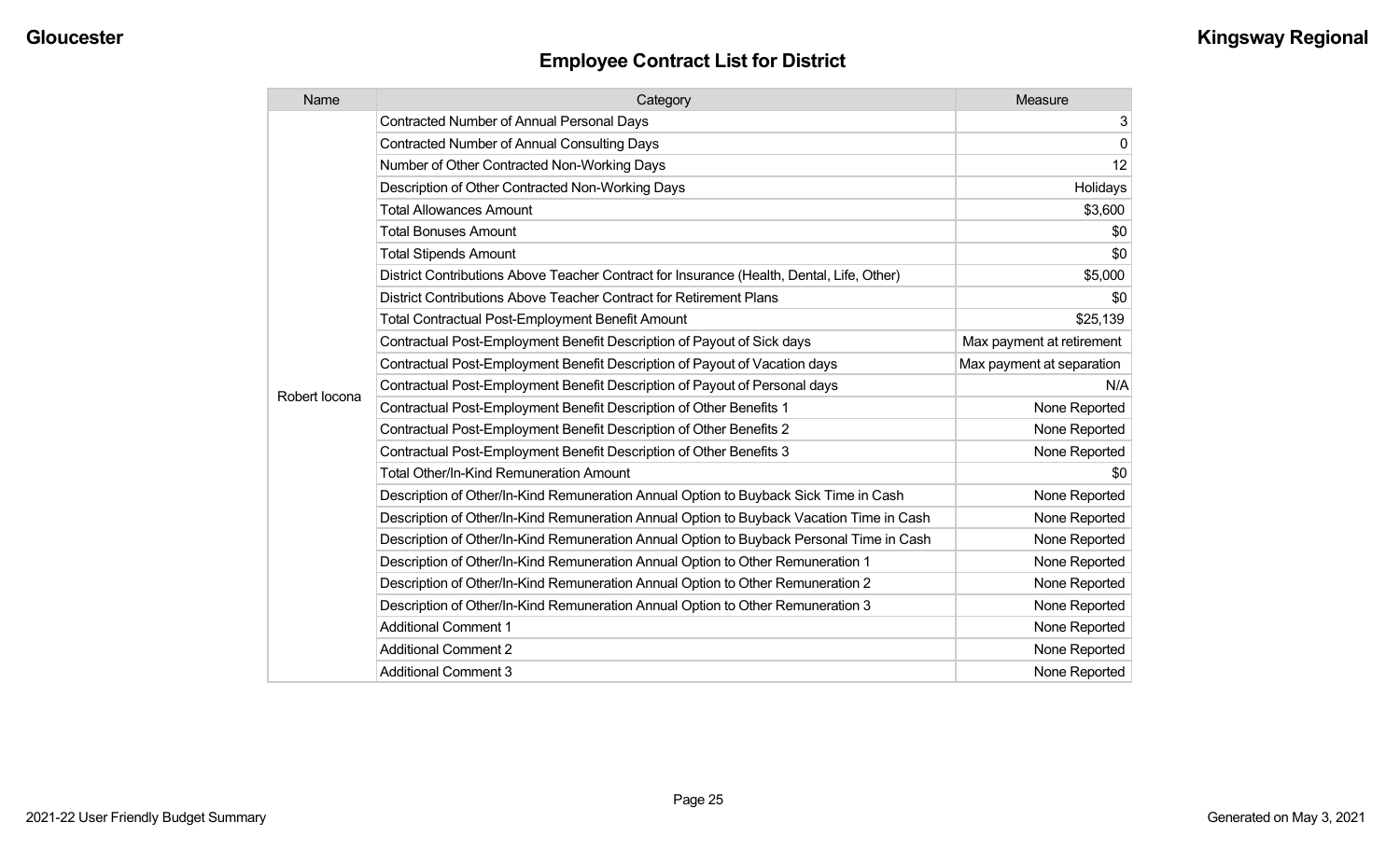| Name                   | Category                                                                                  | Measure                   |
|------------------------|-------------------------------------------------------------------------------------------|---------------------------|
|                        | <b>Job Title</b>                                                                          | Other                     |
|                        | Job Title II                                                                              | Mechanic                  |
|                        | <b>Base Annual Salary Amount</b>                                                          | \$78,524                  |
|                        | Full-Time Equivalent (FTE)                                                                | 1.0                       |
|                        | Shared with Another District?                                                             | N                         |
|                        | <b>Shared County</b>                                                                      | None Reported             |
|                        | <b>Shared District</b>                                                                    | None Reported             |
|                        | <b>Job Title Other District</b>                                                           | None Reported             |
|                        | Member of Collective Bargaining Unit (CBU)?                                               | N                         |
|                        | <b>Beginning Date of Contract</b>                                                         | 07/01/20                  |
|                        | End Date of Contract                                                                      | 06/30/21                  |
|                        | <b>Contracted Number of Annual Work Days</b>                                              | 260                       |
|                        | Contracted Number of Annual Vacation Days                                                 | 20                        |
|                        | <b>Contracted Number of Annual Sick Days</b>                                              | 12                        |
| <b>Stephen Stetser</b> | <b>Contracted Number of Annual Personal Days</b>                                          | 3                         |
|                        | <b>Contracted Number of Annual Consulting Days</b>                                        | $\Omega$                  |
|                        | Number of Other Contracted Non-Working Days                                               | 12                        |
|                        | Description of Other Contracted Non-Working Days                                          | Holidays                  |
|                        | <b>Total Allowances Amount</b>                                                            | \$3,600                   |
|                        | <b>Total Bonuses Amount</b>                                                               | \$0                       |
|                        | <b>Total Stipends Amount</b>                                                              | \$0                       |
|                        | District Contributions Above Teacher Contract for Insurance (Health, Dental, Life, Other) | \$1,104                   |
|                        | District Contributions Above Teacher Contract for Retirement Plans                        | \$0                       |
|                        | <b>Total Contractual Post-Employment Benefit Amount</b>                                   | \$13,541                  |
|                        | Contractual Post-Employment Benefit Description of Payout of Sick days                    | Max payment at retirement |
|                        | Contractual Post-Employment Benefit Description of Payout of Vacation days                | Max payment at separation |
|                        | Contractual Post-Employment Benefit Description of Payout of Personal days                | N/A                       |
|                        | Contractual Post-Employment Benefit Description of Other Benefits 1                       | None Reported             |
|                        | Contractual Post-Employment Benefit Description of Other Benefits 2                       | None Reported             |